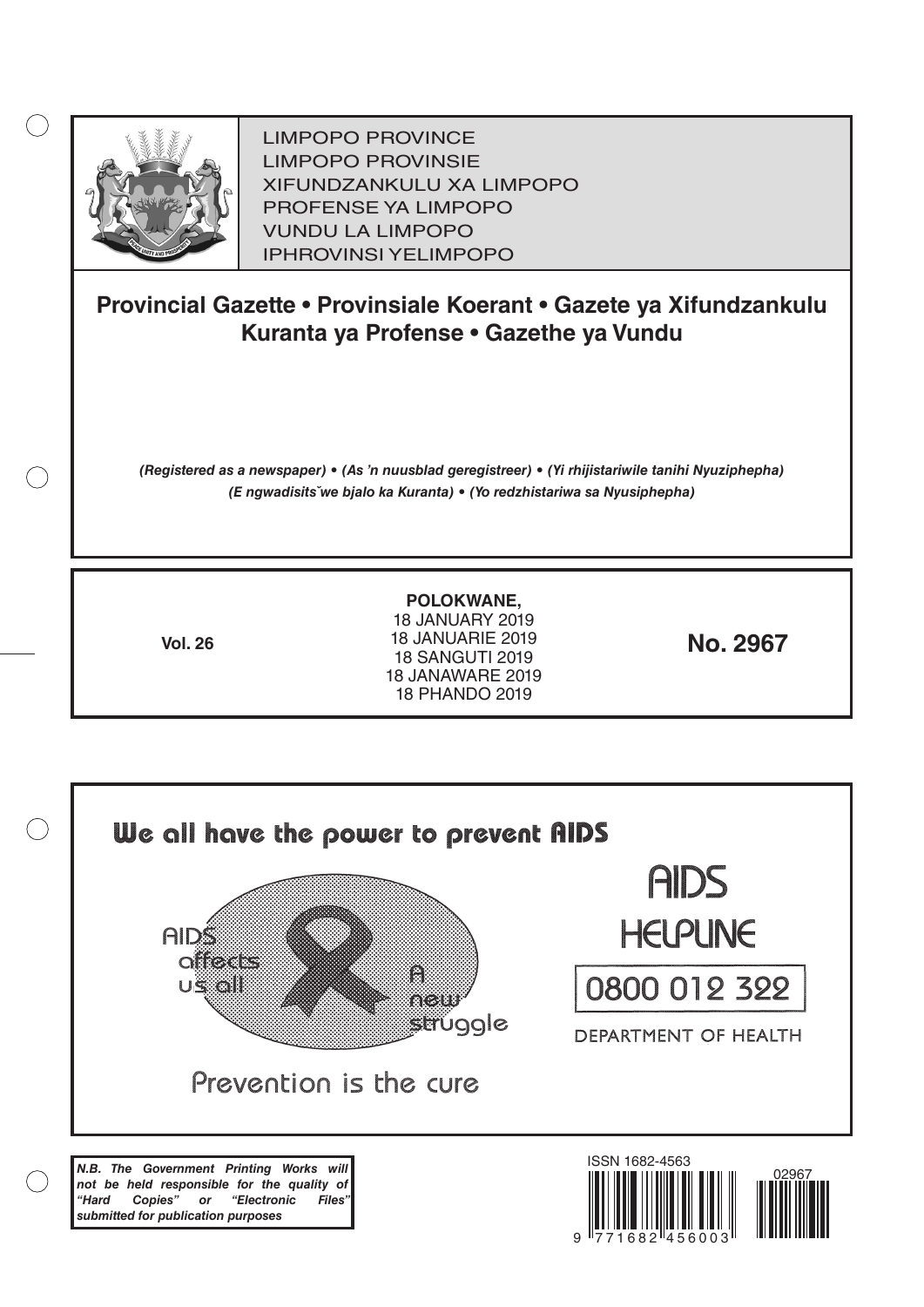## **IMPORTANT NOTICE:**

**The GovernmenT PrinTinG Works Will noT be held resPonsible for any errors ThaT miGhT occur due To The submission of incomPleTe / incorrecT / illeGible coPy.**

**no fuTure queries Will be handled in connecTion WiTh The above.**

#### **CONTENTS**

|   |                                                                                                                                                                                                               | Gazette      | Page     |
|---|---------------------------------------------------------------------------------------------------------------------------------------------------------------------------------------------------------------|--------------|----------|
|   |                                                                                                                                                                                                               | No.          | No.      |
|   | <b>GENERAL NOTICES • ALGEMENE KENNISGEWINGS</b>                                                                                                                                                               |              |          |
|   | Lephalale Spatial Planning And Land Use Management By Law, 2017: Remaining Extent of Portion 1 of The                                                                                                         | 2967         | 11       |
|   |                                                                                                                                                                                                               | 2967         | 12       |
|   | Lephalale Munisipale Ruimtelike Beplanning enGrondgebruikbestuur Verordening, 2017: Restant van                                                                                                               | 2967         | 13       |
| 3 | Local Government Municipal Systems Act (32/200), as amended: Spatial Development Framework Review                                                                                                             | 2967         | 14       |
|   | <b>PROVINCIAL NOTICES • PROVINSIALE KENNISGEWINGS</b>                                                                                                                                                         |              |          |
|   |                                                                                                                                                                                                               | 2967<br>2967 | 15<br>16 |
|   | LOCAL AUTHORITY NOTICES • PLAASLIKE OWERHEIDS KENNISGEWINGS                                                                                                                                                   |              |          |
|   | Fetakgomo Tubatse Land Use Management Scheme, 2006: Portion 1 of Erf 75, Burgersfort                                                                                                                          | 2967         | 17       |
|   | Polokwane Municipal Planning By-law, 2017: Clivicola Street (New Erf 40217, Polokwane Extension 124<br>Polokwane Munisipale Beplanning By-wet, 2017: Clivicola Street (nuwe Erf 40217), Polokwane Uitbreiding | 2967         | 19       |
|   |                                                                                                                                                                                                               | 2967         | 20       |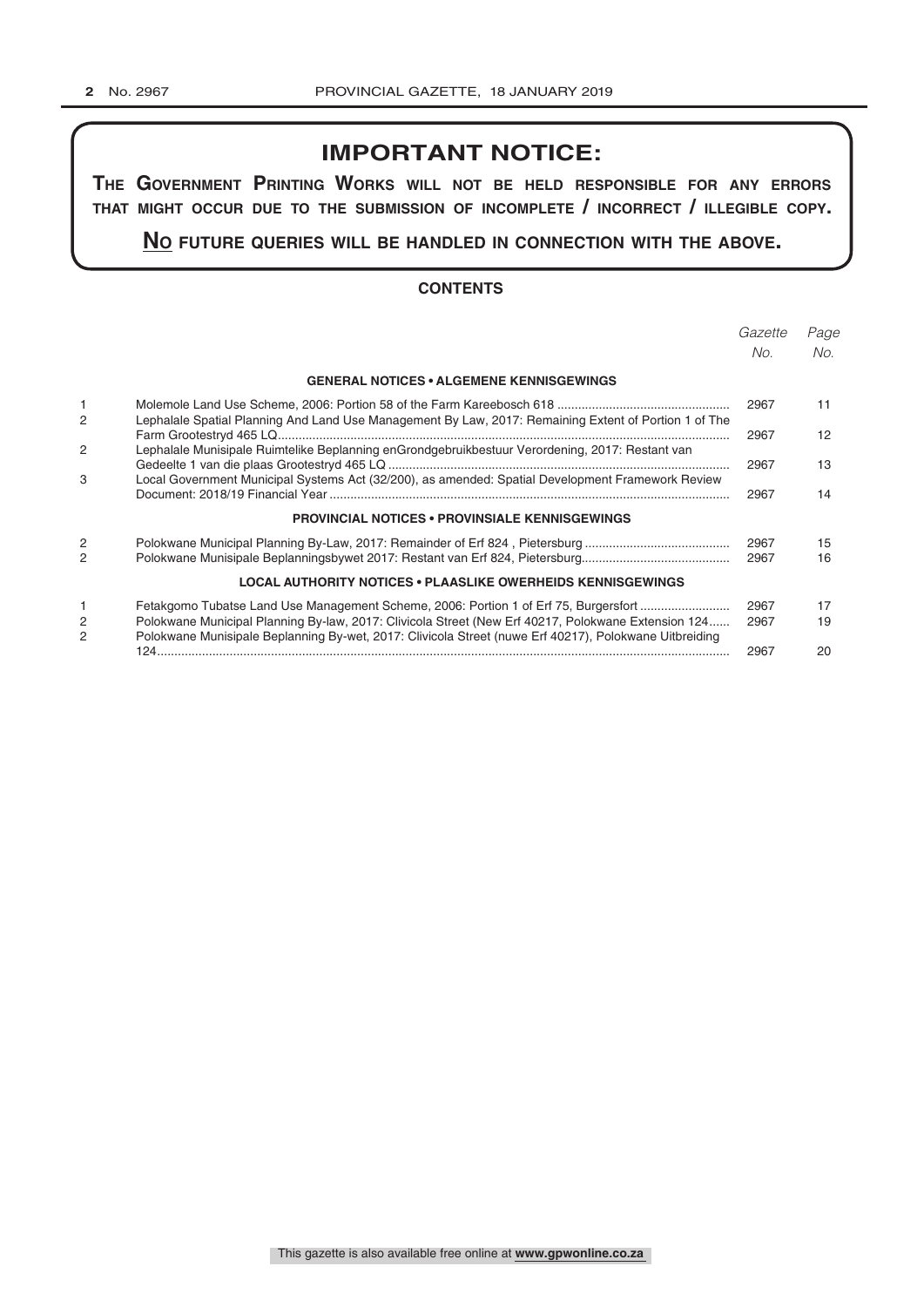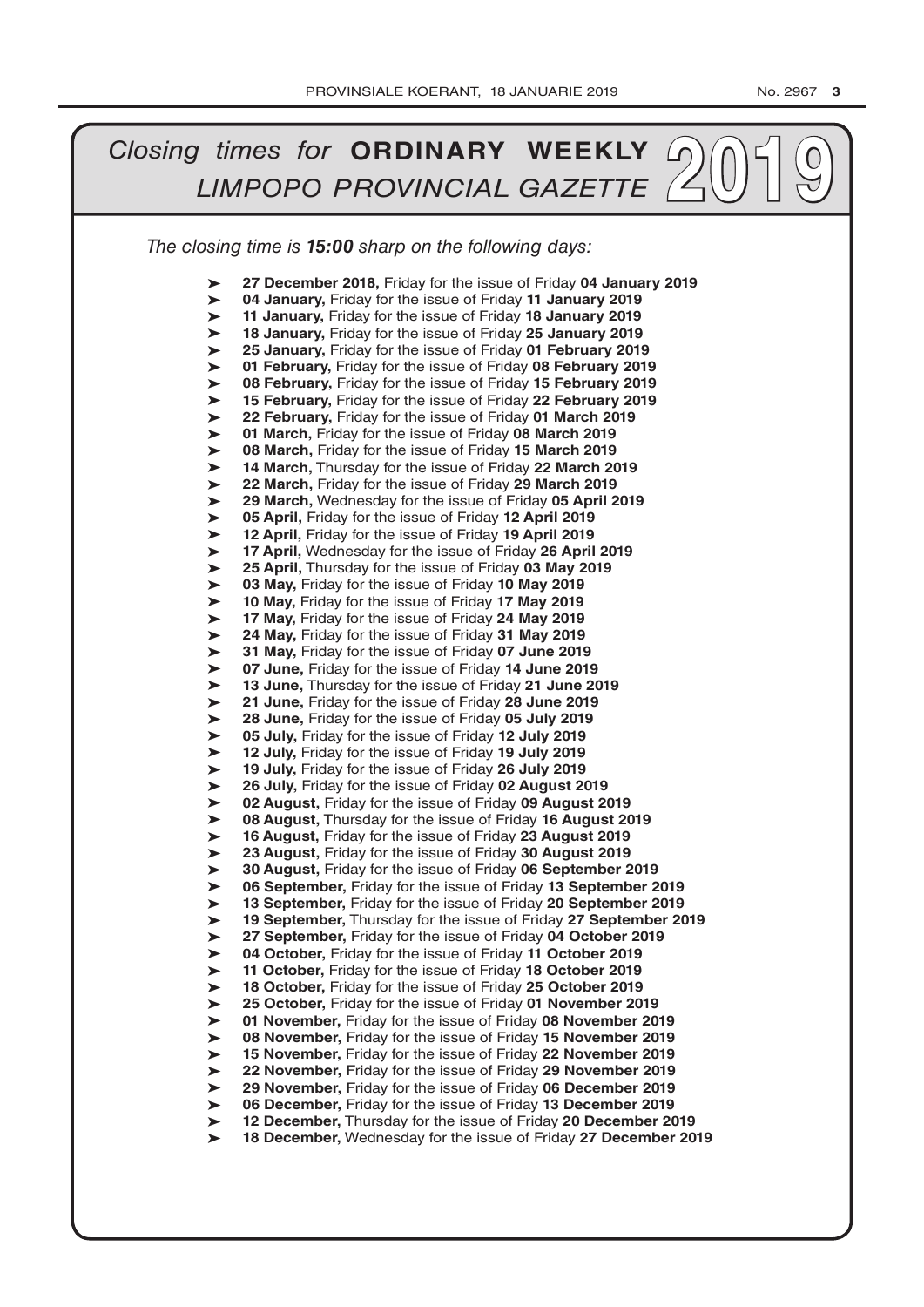# **LIST OF TARIFF RATES** FOR PUBLICATION OF NOTICES

## **COMMENCEMENT: 1 APRIL 2018**

### **NATIONAL AND PROVINCIAL**

Notice sizes for National, Provincial & Tender gazettes 1/4, 2/4, 3/4, 4/4 per page. Notices submitted will be charged at R1008.80 per full page, pro-rated based on the above categories.

| <b>Pricing for National, Provincial - Variable Priced Notices</b> |                          |                      |  |
|-------------------------------------------------------------------|--------------------------|----------------------|--|
| Notice Type                                                       | <b>Page Space</b>        | <b>New Price (R)</b> |  |
| Ordinary National, Provincial                                     | 1/4 - Quarter Page       | 252.20               |  |
| Ordinary National, Provincial                                     | 2/4 - Half Page          | 504.40               |  |
| Ordinary National, Provincial                                     | 3/4 - Three Quarter Page | 756.60               |  |
| Ordinary National, Provincial                                     | 4/4 - Full Page          | 1008.80              |  |

### **EXTRA-ORDINARY**

All Extra-ordinary National and Provincial gazette notices are non-standard notices and attract a variable price based on the number of pages submitted.

The pricing structure for National and Provincial notices which are submitted as **Extra ordinary submissions** will be charged at R**3026.32** per page.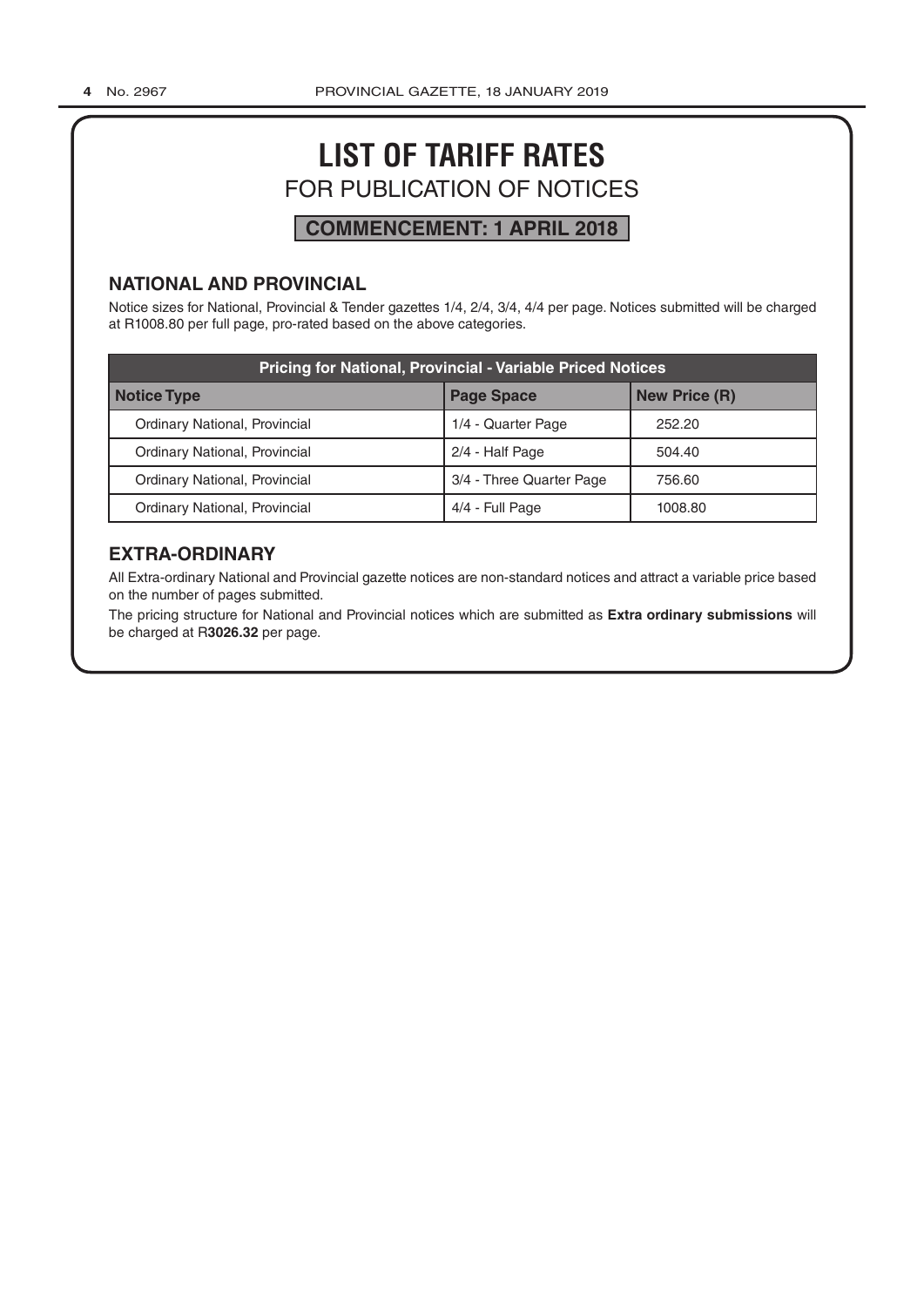The **Government Printing Works** (**GPW**) has established rules for submitting notices in line with its electronic notice processing system, which requires the use of electronic *Adobe* Forms. Please ensure that you adhere to these guidelines when completing and submitting your notice submission.

### **Closing Times for ACCepTAnCe of noTiCes**

- 1. The *Government Gazette* and *Government Tender Bulletin* are weekly publications that are published on Fridays and the closing time for the acceptance of notices is strictly applied according to the scheduled time for each gazette.
- 2. Please refer to the Submission Notice Deadline schedule in the table below. This schedule is also published online on the Government Printing works website www.gpwonline.co.za

All re-submissions will be subject to the standard cut-off times. **All notices received after the closing time will be rejected**.

| <b>Government Gazette Type</b>                   | <b>Publication</b><br><b>Frequency</b> | <b>Publication Date</b>                         | <b>Submission Deadline</b>          | <b>Cancellations Deadline</b>                              |
|--------------------------------------------------|----------------------------------------|-------------------------------------------------|-------------------------------------|------------------------------------------------------------|
| <b>National Gazette</b>                          | Weekly                                 | Friday                                          | Friday 15h00 for next Friday        | Tuesday, 15h00 - 3<br>working days prior to<br>publication |
| <b>Regulation Gazette</b>                        | Weekly                                 | Friday                                          | Friday 15h00 for next Friday        | Tuesday, 15h00 - 3<br>working days prior to<br>publication |
| <b>Petrol Price Gazette</b>                      | Monthly                                | Tuesday before 1st<br>Wednesday of the<br>month | One day before publication          | 1 working day prior to<br>publication                      |
| <b>Road Carrier Permits</b>                      | Weekly                                 | Friday                                          | Thursday 15h00 for next<br>Friday   | 3 working days prior to<br>publication                     |
| Unclaimed Monies (Justice,<br>Labour or Lawyers) | January /<br>September 2 per<br>vear   | <b>Last Friday</b>                              | One week before publication         | 3 working days prior to<br>publication                     |
| Parliament (Acts, White<br>Paper, Green Paper)   | As required                            | Any day of the week                             | None                                | 3 working days prior to<br>publication                     |
| <b>Manuals</b>                                   | <b>Bi- Monthly</b>                     | 2nd and last Thursday<br>of the month           | One week before publication         | 3 working days prior to<br>publication                     |
| <b>State of Budget</b><br>(National Treasury)    | Monthly                                | 30th or last Friday of<br>the month             | One week before publication         | 3 working days prior to<br>publication                     |
| <b>Extraordinary Gazettes</b>                    | As required                            | Any day of the week                             | Before 10h00 on publication<br>date | Before 10h00 on<br>publication date                        |
| Legal Gazettes A, B and C                        | Weekly                                 | Friday                                          | One week before publication         | Tuesday, 15h00 - 3<br>working days prior to<br>publication |
| <b>Tender Bulletin</b>                           | Weekly                                 | Friday                                          | Friday 15h00 for next Friday        | Tuesday, 15h00 - 3<br>working days prior to<br>publication |
| Gauteng                                          | Weekly                                 | Wednesday                                       | Two weeks before publication        | 3 days after submission<br>deadline                        |
| <b>Eastern Cape</b>                              | Weekly                                 | Monday                                          | One week before publication         | 3 working days prior to<br>publication                     |
| <b>Northern Cape</b>                             | Weekly                                 | Monday                                          | One week before publication         | 3 working days prior to<br>publication                     |
| <b>North West</b>                                | Weekly                                 | Tuesdav                                         | One week before publication         | 3 working days prior to<br>publication                     |
| <b>KwaZulu-Natal</b>                             | Weekly                                 | Thursday                                        | One week before publication         | 3 working days prior to<br>publication                     |
| Limpopo                                          | Weekly                                 | Friday                                          | One week before publication         | 3 working days prior to<br>publication                     |
| Mpumalanga                                       | Weekly                                 | Friday                                          | One week before publication         | 3 working days prior to<br>publication                     |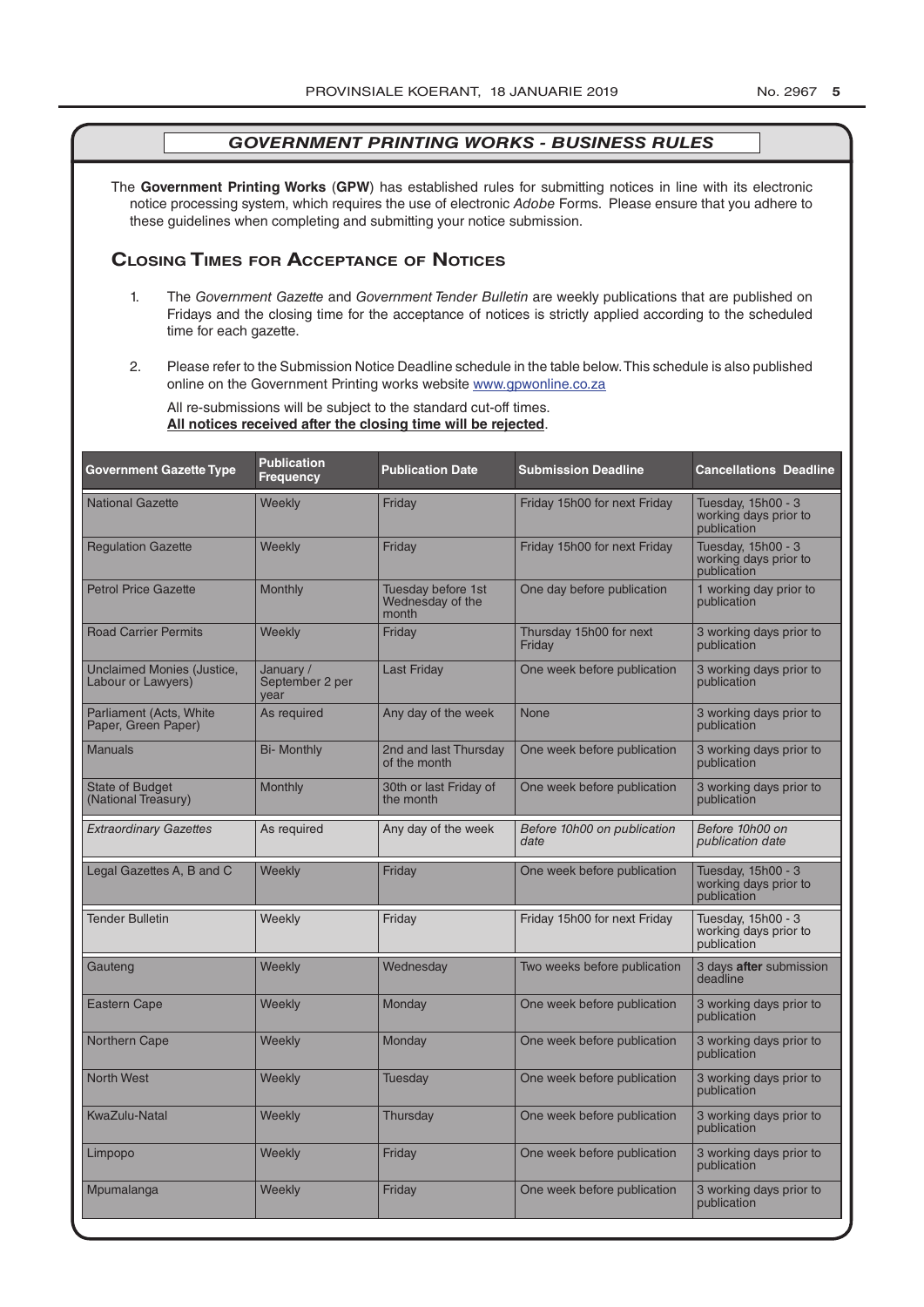| <b>Government Gazette Type</b>          | <b>Publication</b><br><b>Frequency</b> | <b>Publication Date</b>                              | <b>Submission Deadline</b>   | <b>Cancellations Deadline</b>               |
|-----------------------------------------|----------------------------------------|------------------------------------------------------|------------------------------|---------------------------------------------|
| Gauteng Liquor License<br>Gazette       | <b>Monthly</b>                         | Wednesday before<br>the First Friday of the<br>month | Two weeks before publication | 3 working days after<br>submission deadline |
| Northern Cape Liquor<br>License Gazette | <b>Monthly</b>                         | First Friday of the<br>month                         | Two weeks before publication | 3 working days after<br>submission deadline |
| National Liquor License<br>Gazette      | <b>Monthly</b>                         | First Friday of the<br>month                         | Two weeks before publication | 3 working days after<br>submission deadline |
| Mpumalanga Liquor License<br>Gazette    | <b>Bi-Monthly</b>                      | Second & Fourth<br>Friday                            | One week before publication  | 3 working days prior to<br>publication      |

### **exTrAordinAry gAzeTTes**

3. *Extraordinary Gazettes* can have only one publication date. If multiple publications of an *Extraordinary Gazette* are required, a separate Z95/Z95Prov *Adobe* Forms for each publication date must be submitted.

### **NOTICE SUBMISSION PROCESS**

- 4. Download the latest *Adobe* form, for the relevant notice to be placed, from the **Government Printing Works** website www.gpwonline.co.za.
- 5. The *Adobe* form needs to be completed electronically using *Adobe Acrobat* / *Acrobat Reader*. Only electronically completed *Adobe* forms will be accepted. No printed, handwritten and/or scanned *Adobe* forms will be accepted.
- 6. The completed electronic *Adobe* form has to be submitted via email to submit.egazette@gpw.gov.za. The form needs to be submitted in its original electronic *Adobe* format to enable the system to extract the completed information from the form for placement in the publication.
- 7. Every notice submitted **must** be accompanied by an official **GPW** quotation. This must be obtained from the *eGazette* Contact Centre.
- 8. Each notice submission should be sent as a single email. The email **must** contain **all documentation relating to a particular notice submission**.
	- 8.1. Each of the following documents must be attached to the email as a separate attachment:
		- 8.1.1. An electronically completed *Adobe* form, specific to the type of notice that is to be placed.
			- 8.1.1.1. For National *Government Gazette* or *Provincial Gazette* notices, the notices must be accompanied by an electronic Z95 or Z95Prov *Adobe* form
			- 8.1.1.2. The notice content (body copy) **MUST** be a separate attachment.
		- 8.1.2. A copy of the official **Government Printing Works** quotation you received for your notice. *(Please see Quotation section below for further details)*
		- 8.1.3. A valid and legible Proof of Payment / Purchase Order: **Government Printing Works** account customer must include a copy of their Purchase Order*.* **Non**-**Government Printing Works** account customer needs to submit the proof of payment for the notice
		- 8.1.4. Where separate notice content is applicable (Z95, Z95 Prov and TForm 3, it should **also** be attached as a separate attachment. *(Please see the Copy Section below, for the specifications)*.
		- 8.1.5. Any additional notice information if applicable.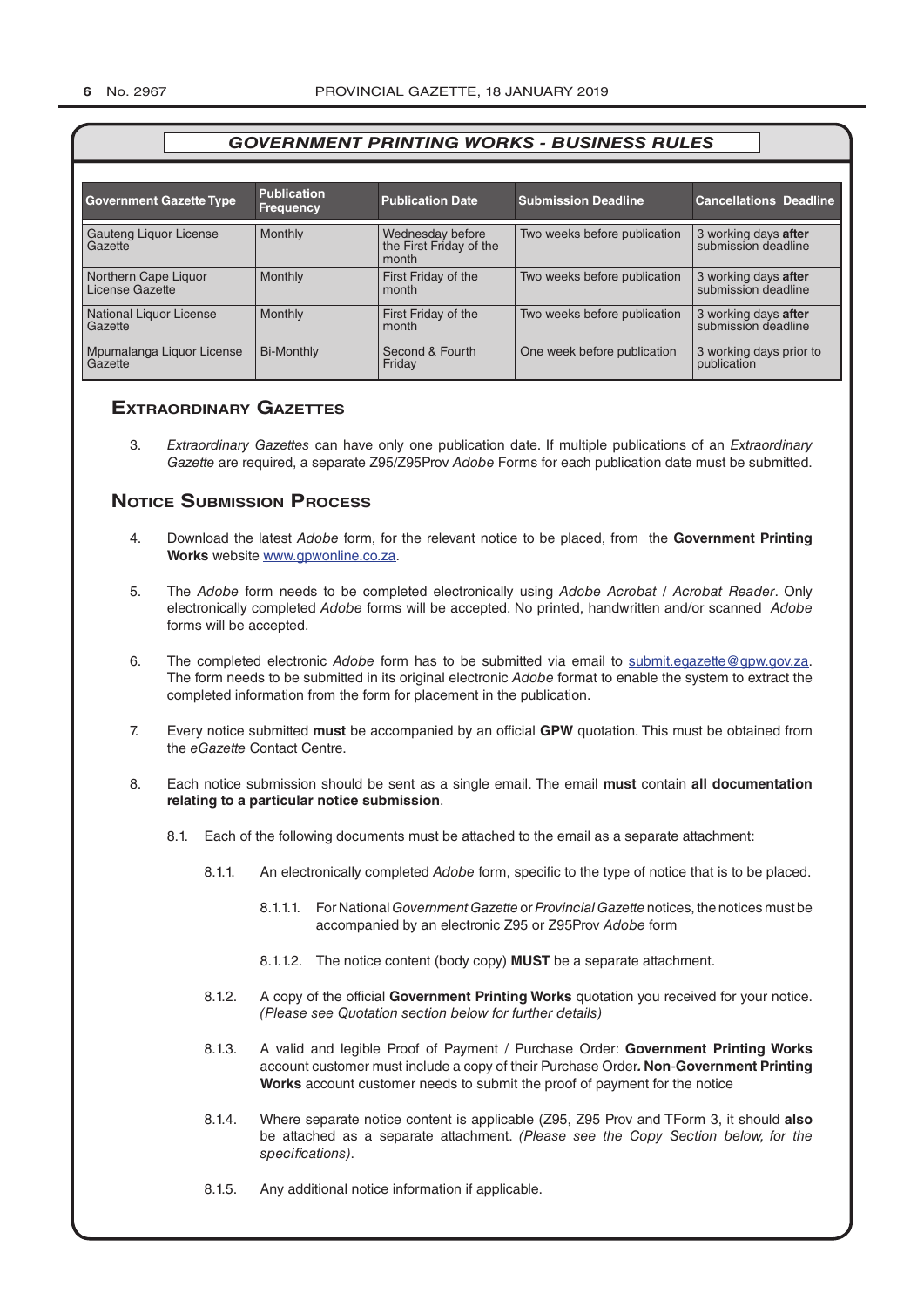- 9. The electronic *Adobe* form will be taken as the primary source for the notice information to be published. Instructions that are on the email body or covering letter that contradicts the notice form content will not be considered. The information submitted on the electronic *Adobe* form will be published as-is.
- 10. To avoid duplicated publication of the same notice and double billing, Please submit your notice **ONLY ONCE.**
- 11. Notices brought to **GPW** by "walk-in" customers on electronic media can only be submitted in *Adobe* electronic form format. All "walk-in" customers with notices that are not on electronic *Adobe* forms will be routed to the Contact Centre where they will be assisted to complete the forms in the required format.
- 12. Should a customer submit a bulk submission of hard copy notices delivered by a messenger on behalf of any organisation e.g. newspaper publisher, the messenger will be referred back to the sender as the submission does not adhere to the submission rules.

### **QuoTATions**

- 13. Quotations are valid until the next tariff change.
	- 13.1. *Take note:* **GPW**'s annual tariff increase takes place on *1 April* therefore any quotations issued, accepted and submitted for publication up to *31 March* will keep the old tariff. For notices to be published from 1 April, a quotation must be obtained from **GPW** with the new tariffs. Where a tariff increase is implemented during the year, **GPW** endeavours to provide customers with 30 days' notice of such changes.
- 14. Each quotation has a unique number.
- 15. Form Content notices must be emailed to the *eGazette* Contact Centre for a quotation.
	- 15.1. The *Adobe* form supplied is uploaded by the Contact Centre Agent and the system automatically calculates the cost of your notice based on the layout/format of the content supplied.
	- 15.2. It is critical that these *Adobe* Forms are completed correctly and adhere to the guidelines as stipulated by **GPW**.

#### 16. **APPLICABLE ONLY TO GPW ACCOUNT HOLDERS**:

- 16.1. **GPW** Account Customers must provide a valid **GPW** account number to obtain a quotation.
- 16.2. Accounts for **GPW** account customers **must** be active with sufficient credit to transact with **GPW** to submit notices.
	- 16.2.1. If you are unsure about or need to resolve the status of your account, please contact the **GPW** Finance Department prior to submitting your notices. (If the account status is not resolved prior to submission of your notice, the notice will be failed during the process).

#### 17. **APPLICABLE ONLY TO CASH CUSTOMERS:**

- 17.1. Cash customers doing **bulk payments** must use a **single email address** in order to use the **same proof of payment** for submitting multiple notices.
- 18. The responsibility lies with you, the customer, to ensure that the payment made for your notice(s) to be published is sufficient to cover the cost of the notice(s).
- 19. Each quotation will be associated with one proof of payment / purchase order / cash receipt.

19.1. This means that **the quotation number can only be used once to make a payment.**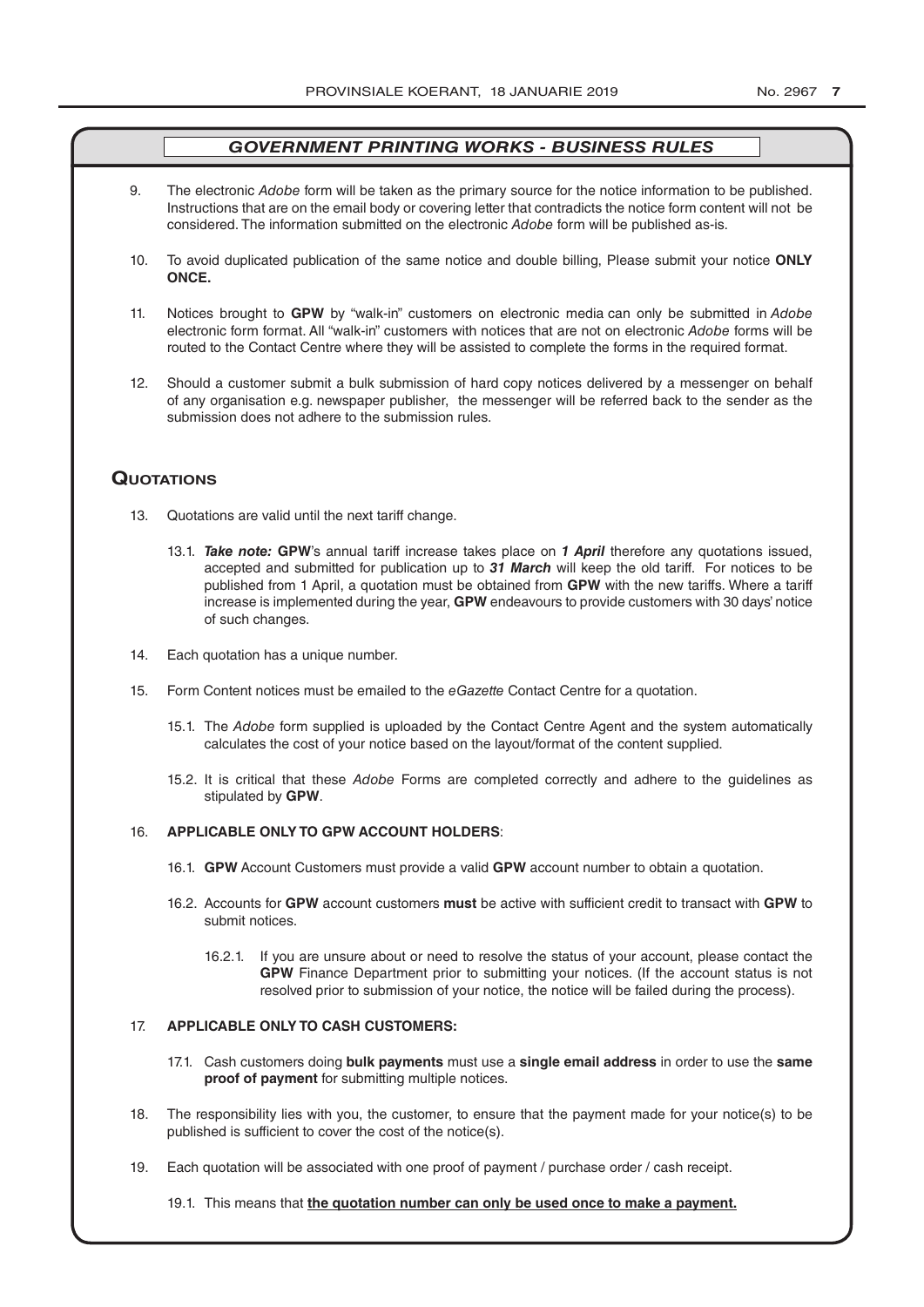### **COPY (SEPARATE NOTICE CONTENT DOCUMENT)**

- 20. Where the copy is part of a separate attachment document for Z95, Z95Prov and TForm03
	- 20.1. Copy of notices must be supplied in a separate document and may not constitute part of any covering letter, purchase order, proof of payment or other attached documents.

The content document should contain only one notice. (You may include the different translations of the same notice in the same document).

20.2. The notice should be set on an A4 page, with margins and fonts set as follows:

Page size = A4 Portrait with page margins: Top = 40mm, LH/RH = 16mm, Bottom = 40mm; Use font size: Arial or Helvetica 10pt with 11pt line spacing;

Page size = A4 Landscape with page margins:  $Top = 16mm$ , LH/RH = 40mm, Bottom = 16mm; Use font size: Arial or Helvetica 10pt with 11pt line spacing;

#### **CAnCellATions**

- 21. Cancellation of notice submissions are accepted by **GPW** according to the deadlines stated in the table above in point 2. Non-compliance to these deadlines will result in your request being failed. Please pay special attention to the different deadlines for each gazette. Please note that any notices cancelled after the cancellation deadline will be published and charged at full cost.
- 22. Requests for cancellation must be sent by the original sender of the notice and must accompanied by the relevant notice reference number (N-) in the email body.

#### **AmendmenTs To noTiCes**

23. With effect from 01 October 2015, **GPW** will not longer accept amendments to notices. The cancellation process will need to be followed according to the deadline and a new notice submitted thereafter for the next available publication date.

### **REJECTIONS**

- 24. All notices not meeting the submission rules will be rejected to the customer to be corrected and resubmitted. Assistance will be available through the Contact Centre should help be required when completing the forms. (012-748 6200 or email info.egazette@gpw.gov.za). Reasons for rejections include the following:
	- 24.1. Incorrectly completed forms and notices submitted in the wrong format, will be rejected.
	- 24.2. Any notice submissions not on the correct *Adobe* electronic form, will be rejected.
	- 24.3. Any notice submissions not accompanied by the proof of payment / purchase order will be rejected and the notice will not be processed.
	- 24.4. Any submissions or re-submissions that miss the submission cut-off times will be rejected to the customer. The Notice needs to be re-submitted with a new publication date.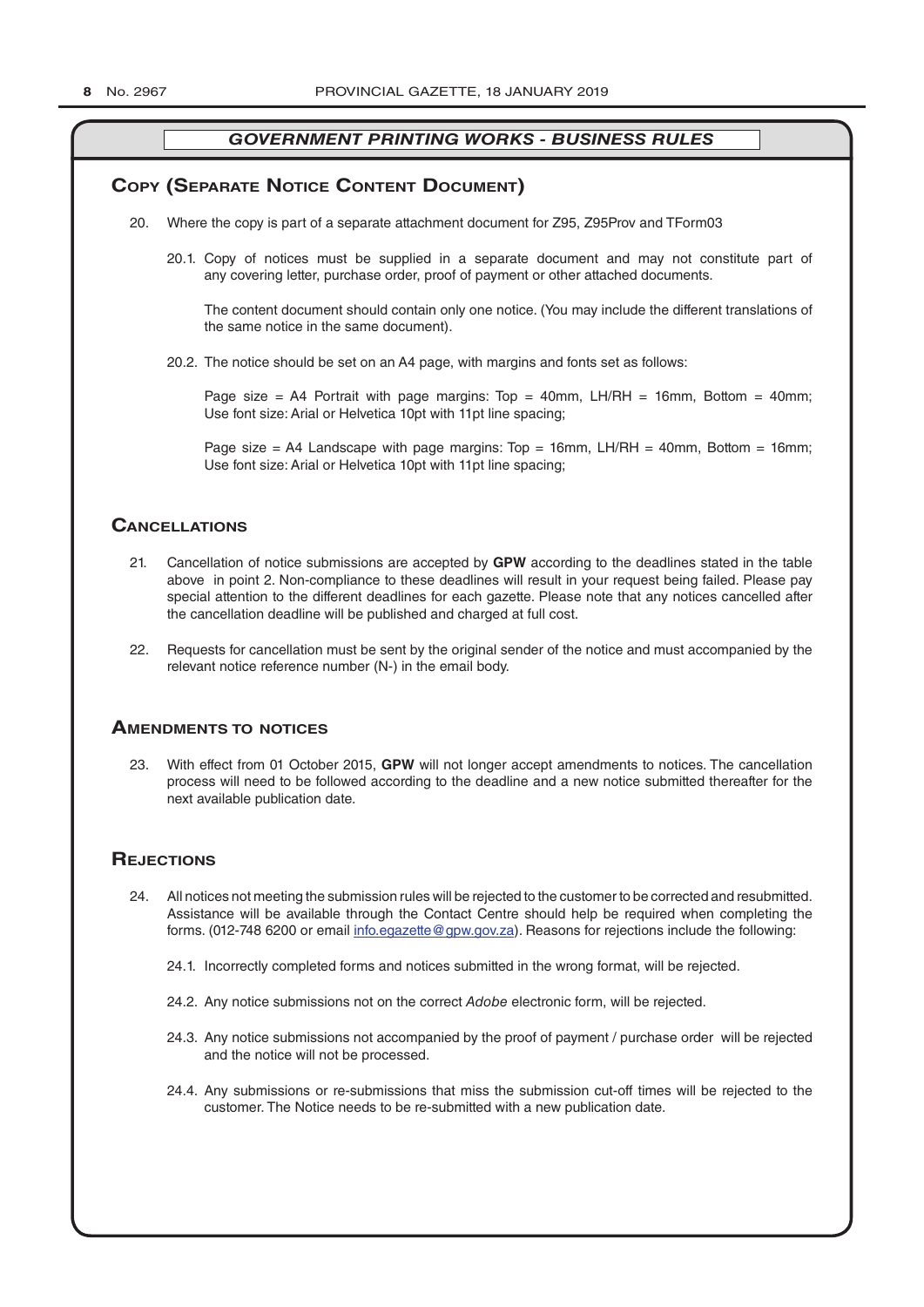#### **ApprovAl of noTiCes**

- 25. Any notices other than legal notices are subject to the approval of the Government Printer, who may refuse acceptance or further publication of any notice.
- 26. No amendments will be accepted in respect to separate notice content that was sent with a Z95 or Z95Prov notice submissions. The copy of notice in layout format (previously known as proof-out) is only provided where requested, for Advertiser to see the notice in final Gazette layout. Should they find that the information submitted was incorrect, they should request for a notice cancellation and resubmit the corrected notice, subject to standard submission deadlines. The cancellation is also subject to the stages in the publishing process, i.e. If cancellation is received when production (printing process) has commenced, then the notice cannot be cancelled.

### **governmenT prinTer indemnified AgAinsT liAbiliTy**

- 27. The Government Printer will assume no liability in respect of—
	- 27.1. any delay in the publication of a notice or publication of such notice on any date other than that stipulated by the advertiser;
	- 27.2. erroneous classification of a notice, or the placement of such notice in any section or under any heading other than the section or heading stipulated by the advertiser;
	- 27.3. any editing, revision, omission, typographical errors or errors resulting from faint or indistinct copy.

#### **liAbiliTy of AdverTiser**

28. Advertisers will be held liable for any compensation and costs arising from any action which may be instituted against the Government Printer in consequence of the publication of any notice.

#### **CusTomer inQuiries**

Many of our customers request immediate feedback/confirmation of notice placement in the gazette from our Contact Centre once they have submitted their notice – While **GPW** deems it one of their highest priorities and responsibilities to provide customers with this requested feedback and the best service at all times, we are only able to do so once we have started processing your notice submission.

**GPW** has a 2-working day turnaround time for processing notices received according to the business rules and deadline submissions.

Please keep this in mind when making inquiries about your notice submission at the Contact Centre.

- 29. Requests for information, quotations and inquiries must be sent to the Contact Centre ONLY.
- 30. Requests for Quotations (RFQs) should be received by the Contact Centre at least **2 working days** before the submission deadline for that specific publication.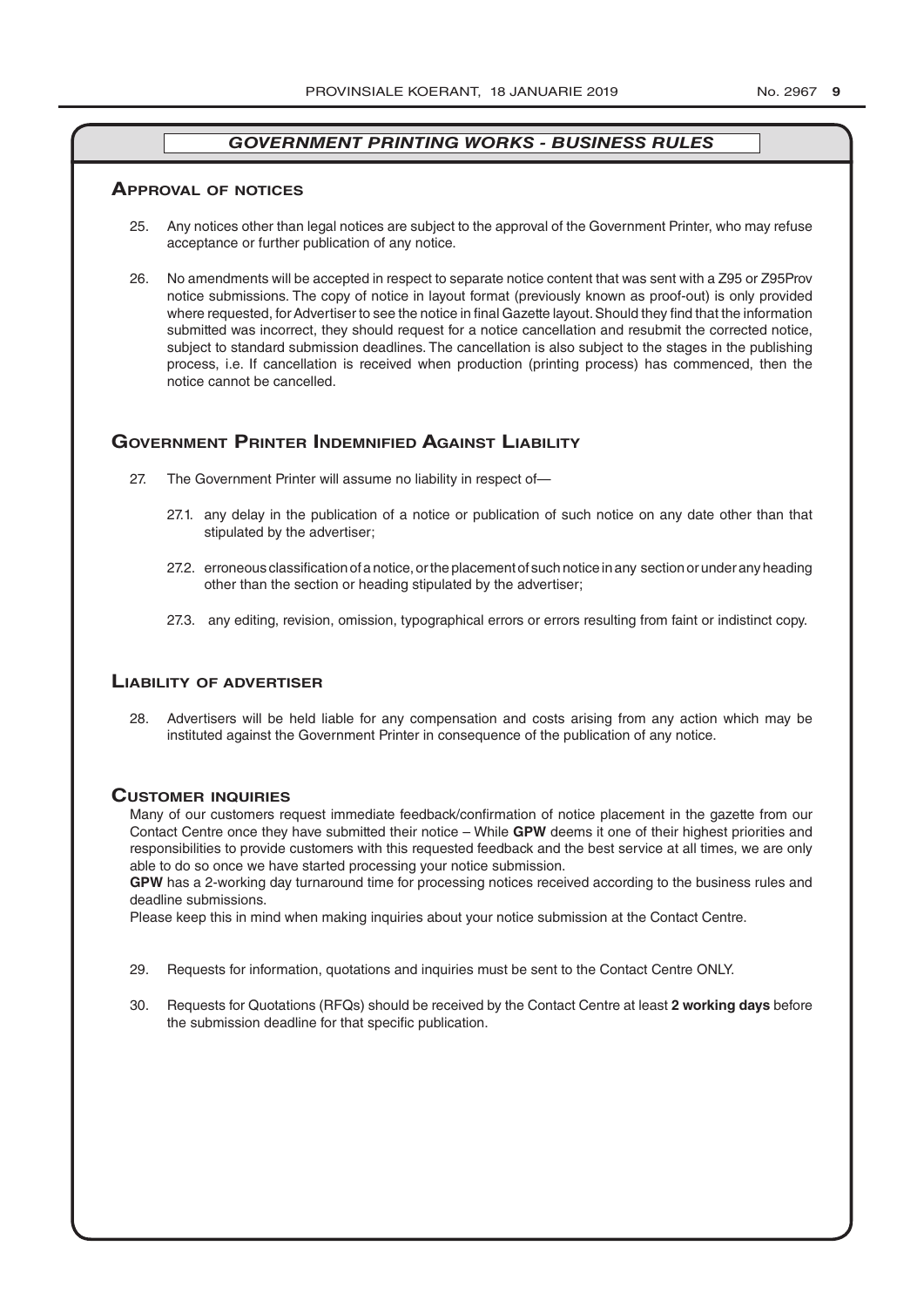#### **pAymenT of CosT**

- 31. The Request for Quotation for placement of the notice should be sent to the Gazette Contact Centre as indicated above, prior to submission of notice for advertising.
- 32. Payment should then be made, or Purchase Order prepared based on the received quotation, prior to the submission of the notice for advertising as these documents i.e. proof of payment or Purchase order will be required as part of the notice submission, as indicated earlier.
- 33. Every proof of payment must have a valid **GPW** quotation number as a reference on the proof of payment document.
- 34. Where there is any doubt about the cost of publication of a notice, and in the case of copy, an enquiry, accompanied by the relevant copy, should be addressed to the Gazette Contact Centre, **Government Printing Works**, Private Bag X85, Pretoria, 0001 email: info.egazette@gpw.gov.za before publication.
- 35. Overpayment resulting from miscalculation on the part of the advertiser of the cost of publication of a notice will not be refunded, unless the advertiser furnishes adequate reasons why such miscalculation occurred. In the event of underpayments, the difference will be recovered from the advertiser, and future notice(s) will not be published until such time as the full cost of such publication has been duly paid in cash or electronic funds transfer into the **Government Printing Works** banking account.
- 36. In the event of a notice being cancelled, a refund will be made only if no cost regarding the placing of the notice has been incurred by the **Government Printing Works**.
- 37. The **Government Printing Works** reserves the right to levy an additional charge in cases where notices, the cost of which has been calculated in accordance with the List of Fixed Tariff Rates, are subsequently found to be excessively lengthy or to contain overmuch or complicated tabulation.

#### **proof of publiCATion**

- 38. Copies of any of the *Government Gazette* or *Provincial Gazette* can be downloaded from the **Government Printing Works** website www.gpwonline.co.za free of charge, should a proof of publication be required.
- 39. Printed copies may be ordered from the Publications department at the ruling price. The **Government Printing Works** will assume no liability for any failure to post or for any delay in despatching of such *Government Gazette*(s)

#### *GOVERNMENT PRINTING WORKS CONTACT INFORMATION*

| <b>Physical Address:</b>                                     | <b>Postal Address:</b> | <b>GPW Banking Details:</b>               |
|--------------------------------------------------------------|------------------------|-------------------------------------------|
| <b>Government Printing Works</b>                             | Private Bag X85        | <b>Bank: ABSA Bosman Street</b>           |
| 149 Bosman Street                                            | Pretoria               | <b>Account No.: 405 7114 016</b>          |
| Pretoria                                                     | 0001                   | <b>Branch Code: 632-005</b>               |
| For Gazette and Notice submissions: Gazette Submissions:     |                        | <b>E-mail:</b> submit.eqazette@gpw.gov.za |
| For queries and quotations, contact: Gazette Contact Centre: |                        | <b>E-mail:</b> info.egazette@gpw.gov.za   |
|                                                              |                        | <b>Tel: 012-748 6200</b>                  |
| <b>Contact person for subscribers: Mrs M. Toka:</b>          |                        | <b>E-mail:</b> subscriptions@gpw.gov.za   |
|                                                              |                        | <b>Tel: 012-748-6066 / 6060 / 6058</b>    |
|                                                              |                        | <b>Fax: 012-323-9574</b>                  |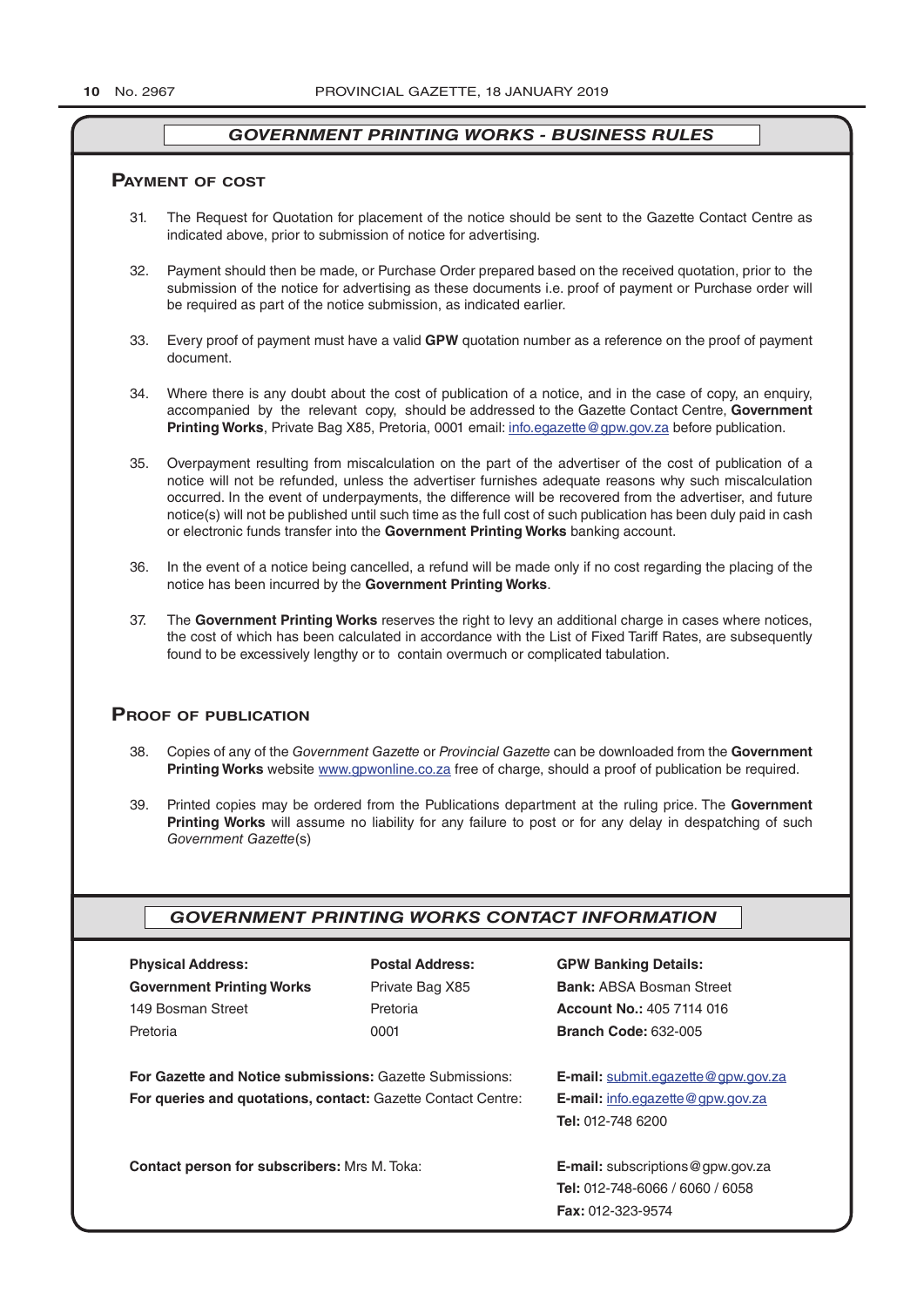## General Notices • Algemene Kennisgewings

#### **NOTICE 1 OF 2019**

### **NOTICE OF APPLICATION FOR AMENDMENT OF MOLEMOLE LAND USE SCHEME, 2006 IN TERMS OF THE SPATIAL PLANNING AND LAND USE MANAGEMENT ACT 16 OF 2013 TO ALLOW THE ESTABLISHMENT OF A BRICK MANUFACTURING FACILITY ON PORTION 58 OF THE FARM KAREEBOSCH 618 L.S.**

Opulence Developments, being the authorized agent of the owner of the of Portion 58 of the farm Kareebosch 618, hereby give notice in terms of the Spatial Planning and Land Use Management Act 16 of 2013 that we have applied to Molemole Local Municipality for the amendment of Land Use Scheme known as Molemole Land Use Scheme, 2006 by the rezoning of Portion 58 of the farm Kareebosch 618 from "Agriculture" to "Special" for brick manufacturing as well as removal of restriction A –C of title deed T107023/99.

Particulars of the application will lie for inspection during normal office hours at the office of Divisional Head: Town Planning, Molemole Local Municipality, 303 Church Street Mogwadi. Objections to or representations in respect of the application must be lodged with or made in writing to the Municipal Manager at the above-mentioned address Or Private Bag X 44 Mogwadi 0715 for a period of 28 days from 18 January 2019.

> **Address of authorized Agent: Opulence Developments 6 Villa Santana Main Street Heatherview 0156 Contact: 0840767294 17/05** 18–25

### **TSEBISO YA KGOPELO YA FETOLO YA MOLEMOLE LAND USE SCHEME, 2006 LE SPATIAL PLANNING AND LAND USE MANAGEMENT ACT 16 OF 2013 GO DUMELELA LEFELO LA GO TSWELETWA DITENA MO KAROLO 58 POLASENG YA KAREEBOSCH 618 LS**

\_\_\_\_\_\_\_\_\_\_\_\_\_\_\_\_\_\_\_\_\_\_\_\_\_\_\_\_\_\_\_\_\_\_\_\_\_\_\_\_\_\_\_\_\_\_\_\_\_

Opulence Developments, re le moemedi wa molao wa ditene tse di latelago re fa tsebiso ya go ya ka karolo Spatial Planning and Land Use Management Act 16 of 2013 (SPLUMA) re kgopetse go Molemole Local Municipality go fetola sekimi ye e tsebegang ka Molemole Land Use Scheme,2006 go tloga go lefelo la "Temo"" goya go "Lefelo le kgethegilego" go dumelela lefelo la go tsweletwa ditena mo Karolo 58 Polaseng ya Kareebosch 618 LS "mmogo le go tlosa dithibelo A – D mo sesupo sa bohlatse bja naga T 107023/99

Ditlabakelo tsa kgopelo di tla ba gona go lekolwa nakong ya mosomo kantorong ya Hlogo: Town Planning, Masepala wa Molemole, 303 Church Street, Mogwadi. Dikganetso goba boemedi mabapi le kgopelo di swanetse go iswa go ba tsweletswa ka mokgwa wa go ngwala go yo Mogolo wa Masepala mo go aterese ya godimo goba Private Bag x44, Mogwadi, 0715 lebakeng la matsatsi a 28 go tloga ka letsatsi la di 18 Pherekgong 2019.

> **Aterese ya Moemedi: Opulence Developments 6 Villa Santana Main Street Heatherview 0156 Contact: 0840767294 17/01** 18–25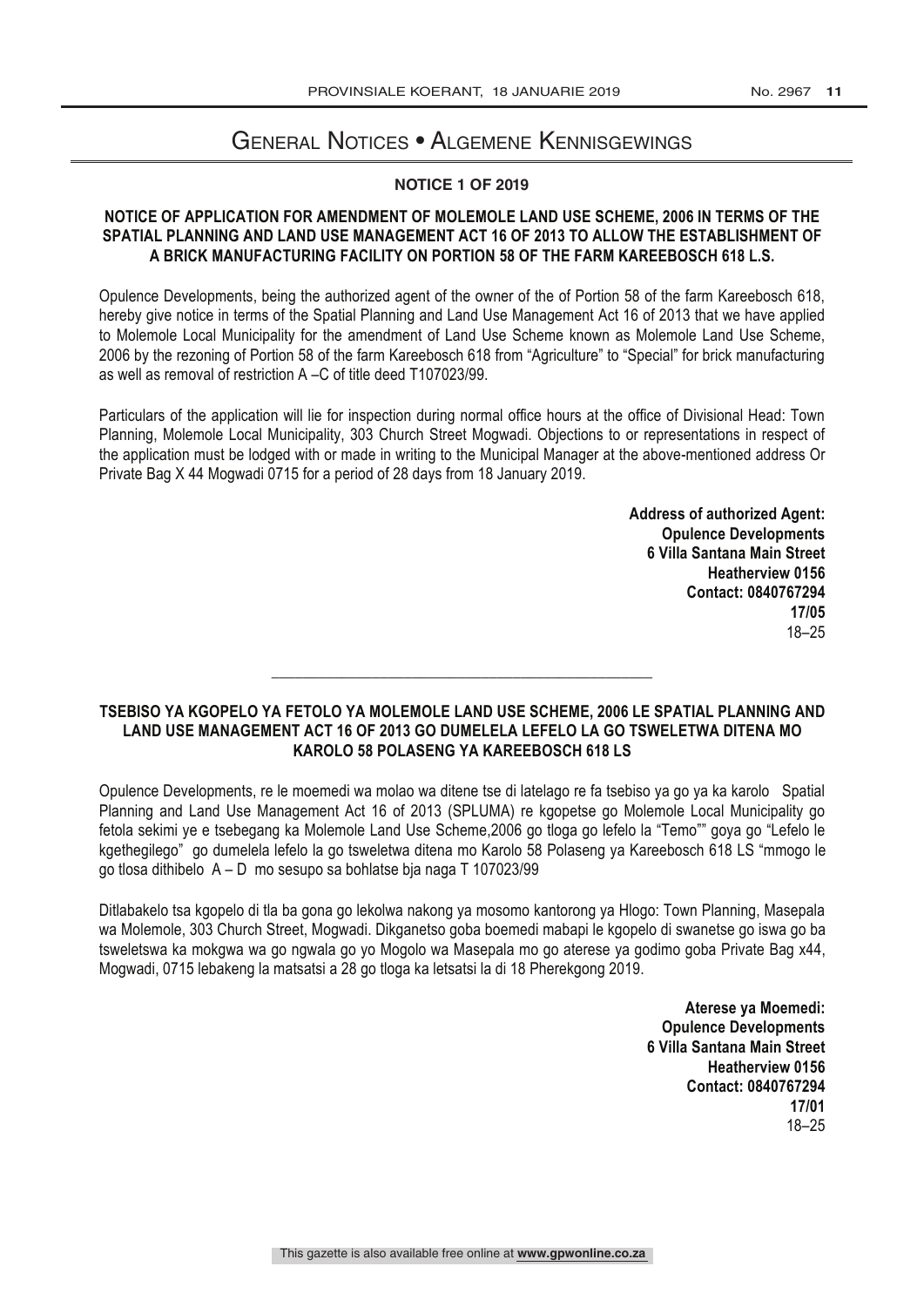#### **NOTICE 2 OF 2019**

#### **LEPHALALE LOCAL MUNICIPALITY**

### **NOTICE OF APPLICATION FOR THE ESTABLISHMENT OF TOWNSHIP IN TERMS OF SECTION 48(1) OF THE LEPHALALE SPATIAL PLANNING AND LAND USE MANAGEMENT BY LAW, 2017 TO BE KNOWN AS MARAPONG EXTENSION 3.**

We, *Plan Associates Town and Regional Planners Inc*, being the authorized agent/applicant of the owner of Remaining Extent of Portion 1 of The Farm Grootestryd 465 LQ, hereby give notice in terms of section 85(1)(h) of the Lephalale Spatial Planning And Land Use Management By Law, 2017, that we have applied to the Lephalale Municipality for the establishment of the Marapong Ext 3 township in terms of section 48(1) of the Lephalale Spatial Planning And Land Use Management By Law, 2017 referred to in the Annexure hereto.

Any objection(s) and/or comment(s), including the grounds for such objection(s) and/or comment(s) with full contact details, without which the Municipality cannot correspond with the person or body submitting the objection(s) and/or comment(s), shall be lodged with, or made in writing to the Municipal Manager, Lephalale Municipality, Private Bag X136, Lephalale, 0555. from 18 January 2019 to 17 February 2019.

Full particulars and plans (if any) may be inspected during normal office hours at the Municipal offices as set out below, for a period of 30 days from the date of first publication of the advertisement in the Limpopo Provincial Gazette, Beeld and Citizen newspapers.

*Address of Municipal Offices*: Town Planning, Civic Centre Onverwacht, Cnr Joe Slovo / Douwater road, Lephalale.

*Address of applicant*: Plan Associates Town and Regional Planners Inc., PO Box 14732, Hatfield 0028 339 Hilda Street, Hatfield, Telephone No: 012 342 8701, Email: herman@planassociates.co.za / info@planassociates.co.za, Reference: 211729

*Closing date of objections*: 17 February 2019 *Dates on which the notice will be published*: 18 January 2019 and 25 January 2019 **ANNEXURE**

*Name of Township*: Marapong Ext 3.

*Name of applicant*: Plan Associates Town and Regional Planners Incorporated (Registration No. 2012/06641/21)

*Number of erven, proposed zoning and development controls:* 

- 227 "Residential 1" zoned erven
- 1''Residential 2'' zoned erven
- Several "Public Street" zoned areas.

*The intension of the applicant/owner in this matter is to:* To formalize and develop a sustainable integrated development and to provide housing opportunities in the region.

*Locality of the properties on which the township is to be established:* The property is situated south western section of Marapong Township, directly south of Tlelelo Secondary School.

*Description of the property on which the township is to be established:* Remaining Extent of Portion 1 of The Farm Grootestryd 465 LQ

*Reference:* 211729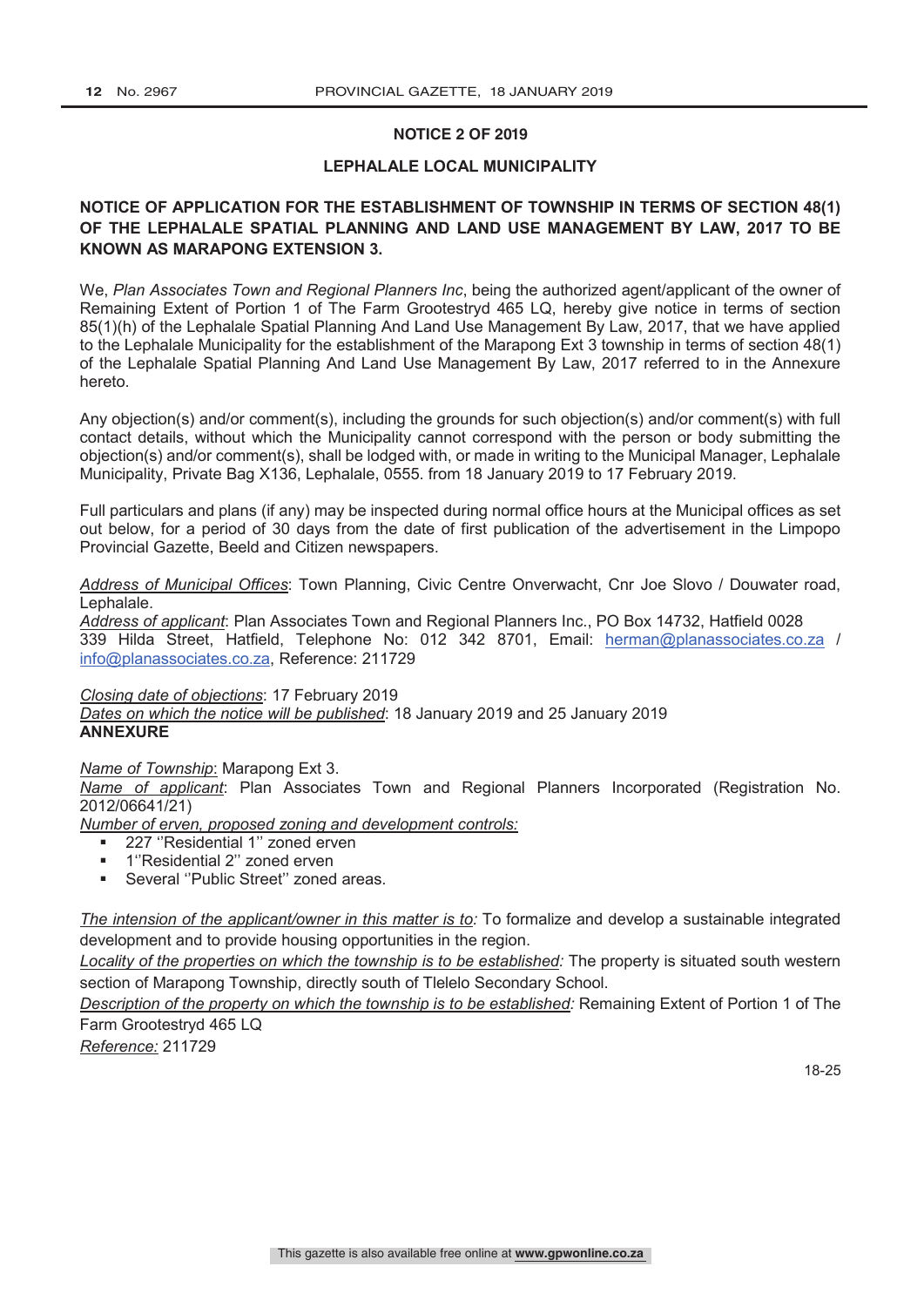#### **KENNISGEWING 2 VAN 2019**

#### **LEPHALALE PLAASLIKE MUNISIPALITEIT**

#### **KENNISGEWING VAN AANSOEK OM STIGTING VAN DORP INGEVOLGE ARTIKEL 48(1) VAN DIE LEPHALALE MUNISIPALE RUIMTELIKE BEPLANNING EN GRONDGEBRUIKBESTUUR VERORDENING, 2017 WAT BEKEND GAAN STAAN AS MARAPONG UITBREIDING 3**

Ons *Plan Medewerkers Stads- en Streekbeplanners Ingelyf*, synde die applicant/gemagtige agent van die eienaar van 'n gedeelte van die Restant van Gedeelte 1 van die plaas Grootestryd 465 LQ, gee hiermee kennis ingevolge artikel 85(1)(h) van die Lephalale Munisipale Ruimtelike Beplanning en Grondgebruikbestuur Verordening, 2017, dat ons by die Lephalale Munisipaliteit aansoek gedoen het vir die totstandkoming van die dorp Marapong Uitbreiding 3 in terme van Artikel 48(1) van die Lephalale Munisipale Ruimtelike Beplanning en Grondgebruikbestuur Verordening, 2017 soos beskryf in die onderstaande bylaag.

Enige beswaar(e) en/of kommentaar, insluitend die gronde vir sodanige beswaar(e) en/of kommentaar en 'n verduideliking van die persoon(e) se regte en hoe hul belange geraak word deur die aansoek(e), met die volledige kontakbesonderhede van die persoon(e) wat die beswaar(e) en/of kommentaar indien, waarsonder die Munisipaliteit nie kan korrespondeer met die persoon of liggaam wat die beswaar(e) en/of kommentaar ingedien het nie, moet gedurende gewone kantoorure ingedien word of skriftelik gerig word aan: Uitvoerende Bestuurder, Direktoraat Ontwikkeling Beplanning, Lephalale Burgersentrum, h/v Joe Slovo en Douwaterstraat, Onverwacht Privaatsak X136, Lephalale, 0555: vanaf 18 Januarie 2019 tot 17 Februarie 2019.

Volledige besonderhede en planne (indien enige) van die aansoek lê ter insae gedurende gewone kantoorure by die Munisipale kantore soos hieronder aangetoon, vir 'n typerk van 30 dae vanaf die datum van die eerste publikasie van die kennisgewing in die Limpopo Provinsiale Gazette, Beeld en Citizen koerante.

*Adres van Munisipale kantore*: Uitvoerende Bestuurder, Direktoraat Ontwikkeling Beplanning, Lephalale Burgersentrum, h/v Joe Slovo en Douwaterstraat, Onverwacht Privaatsak X136, Lephalale, 0555

*Naam en adres van applikant*: Plan Medewerkers Stads- en Streekbeplanners Ing., Posbus 14732, Hatfield 0028, 339 Hilda Straat, Hatfield, Telefoon No: 012 342 8701, Epos: herman@planassociates.co.za / info@planassociates.co.za/ Verwysing: Item 211729

*Die sluitingsdatum vir enige besware en/or kommentare*: 17 Februarie 2019 *Datums waarop kennisgewings gepubliseer word*: 18 Januarie 2019 en 25 Januarie 2019.

#### **BYLAAG**

*Naam van dorp:* Marapong Uitbreiding 3

*Naam van gemagtige agend:* Plan Medewerkers Stads- en Streetkbeplanners Ingelyf (Registrasie Nr. 2012/06641/21)

*Aantal erwe, voorgestelde sonering en voorgestelde ontwikkeling kontroles:*

- 227 ''Residensieel 1'' gesoneerde erwe ;
- 1 ''Residensieel 2'' gesoneerde erwe :<br>■ Nerskeie publieke gesoneerde paaie:
- Verskeie publieke gesoneerde paaie:

*Die voorneme van die applicant/eienaar in hierdie saak is om*: Om 'n geformaliseerde and volhoubare, geintegreerde ontwikkeling the skep met behuisings geleenthede vir die streek.

*Ligging van die eiendomme waarop die dorp gestig word:* Die eiendom is gelee in die suid westlike deel van Marapong Dorp, direk suid van Tlelelo Hoërskool

*Beskrywing van die eiendomme waarop die dorp gestig word*: Restant van Gedeelte 1 van die plaas Grootestryd 465 LQ

Verwysing: 211729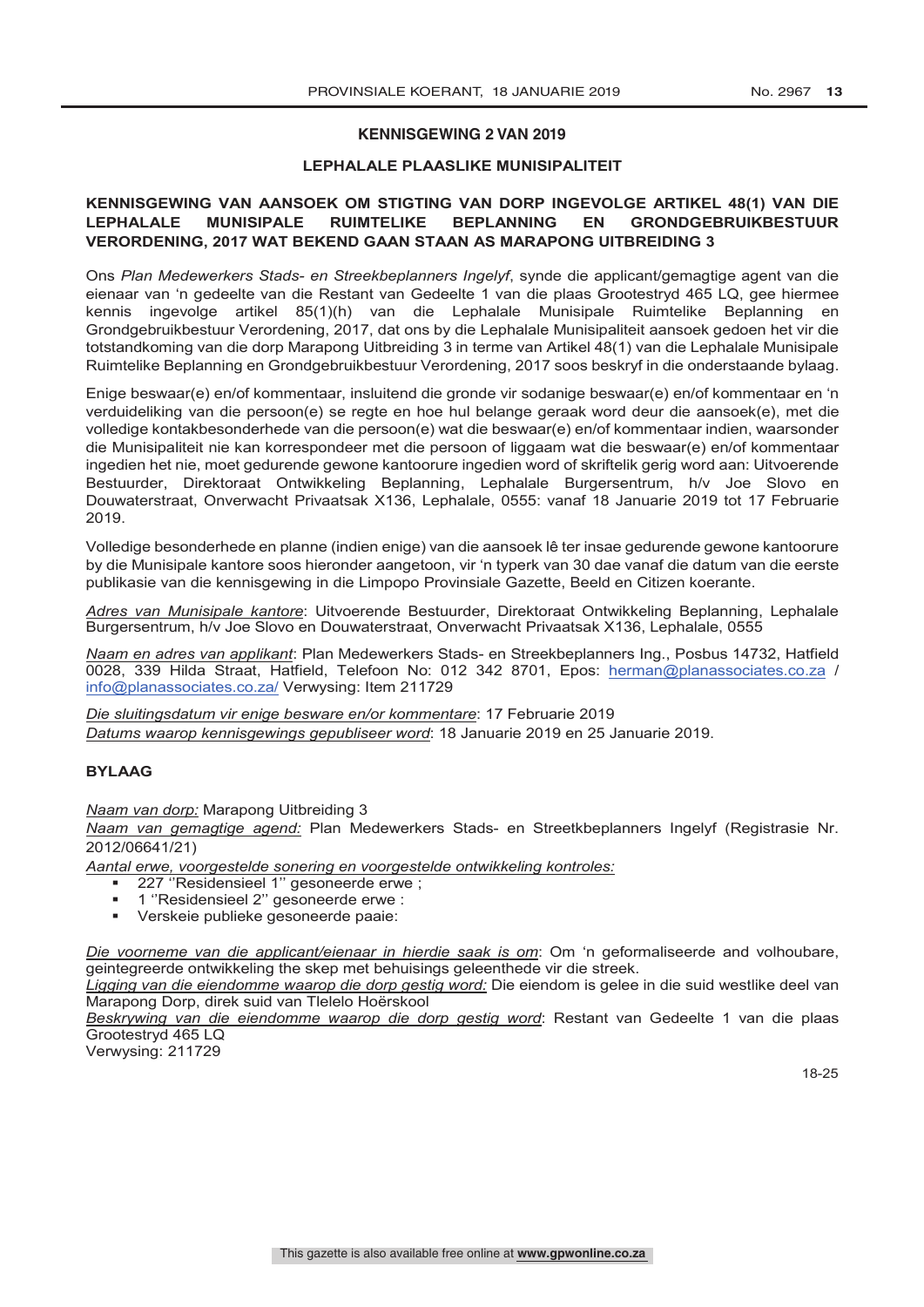#### **NOTICE 3 OF 2019**

#### MUNICIPAL NOTICE NO: EMLM169

#### **Spatial Development Framework Review Document: 2018/19 Financial Year**

Invitation for Public participation on the Draft Review Spatial Development Framework for the Elias Motsoaledi Local Municipality

Elias Motsoaledi Local Municipality hereby gives notice in accordance to Section 28 (3) and 29 of the Local Government Municipal Systems Act, 2000 (Act 32 of 2000), as amended, read in conjunction with Chapter 5(26) (e) as well as Chapter 4, Part E, 20 (3) (b) of the Spatial Planning and Land Use Management Act, 2013 (Act. No. 16 of 2013), that it is in the process of reviewing its Spatial Development Framework (SDF).

In keeping with the provisions of Chapter 4 of the Spatial Planning and Land Use Management Act, 2013, the public is invited to submit written representations in respect of the Draft Review Municipal Spatial Development Framework to the Municipal Council within 60 days after the publication of this notice

The purpose of the SDF is to set out the objectives that reflect the desired spatial form of the Municipality and contain strategies and policies regarding the manner in which to achieve the objectives.

Copies of the draft Review SDF Documents will be open for inspection and comment by interested members of the public or organizations at the following venue:

| <b>Physical Address</b> | Postal Address |
|-------------------------|----------------|
| 2 Grobler Avenue        | PO Box 48      |
| Groblersdal             | Groblersdal    |
| 0470                    | 0470           |

Comments may be lodged via any of the following mediums addressed to the Director: Development Planning Walter Phala, by no later than 60 days after the publication of this site.

Fax: 086 666 1777

Email: wphala@emlm.gov.za

Tel: 013 262 3056

18–25

#### TŠEPISO EA MUNICIPAL NO: EMLM169 **Lenane la Ntšetso-pele ea Phatlalatso Lethathamo la Tlhahlobo: 2018/19 Selemo sa Lichelete**

Memo ea Sechaba ho kenya letsoho Phulong ea Ts'ebetso ea Phatlalatso ea Phatlalatso ea Phatlalatso bakeng sa Setereke sa Sebaka sa Elias Motsoaledi Mohla oa Motseale oa Elias Motsoaledi o fana ka tsebiso ho latela karolo ea 28 (3) le 29 ea Molao oa Tsamaiso ea Masole a Mmuso oa Puso ea 2000 (Molao oa 32 oa 2000), joalokaha o fetotsoe, o baloa tumellanong le Khaolo ea 5 (26) (e) hape e le karolo ea E, karolo ea 20 (3) (b) ea Molao oa Ts'ebetsong oa Tlhophiso le Tšebeliso ea Mobu oa 2013, (Molao oa 16 oa 2013), hore o ntse o hlahloba Mookameli oa Ts'ebetso ea Machaba (SDF) .

Tumellanong le litokisetso tsa Khaolo ea 4 ea Molao oa Taolo ea Tlhokomelo ea Lefatše le Ts'ebetso ea Mobu oa 2013, sechaba se memeloa hore se fane ka litlhaloso tse ngotsoeng mabapi le Molaho oa Phatlalatso oa Ntšetso-pele oa Phatlalatso ea Motlakase ho Mokha oa Municipal ka mor'a matsatsi a 60 ho phatlalatsoa hlokomela

Sepheo sa SDF ke ho hlahisa merero e bonts'ang mokhoa oa sebaka sa Masepala oa sebaka seo o batlang ho se etsa 'me o na le maqheka le meano mabapi le mokhoa oa ho finyella lipakane.

Likopi tsa moralo oa ho hlahloba litokomane tsa SDF li tla buleloa hore li hlahlojoe le litlhaloso ke litho tsa sechaba kapa mekhatlo e thahasellang sebakeng se latelang:

| <b>Physical Address</b> | Postal Address |
|-------------------------|----------------|
| 2 Grobler Avenue        | PO Box 48      |
| Groblersdal             | Groblersdal    |
| 0470                    | 0470           |

Likarabo li ka kenngoa ka li-mediums tse latelang tse lebisitsoeng ho Motsamaisi: Lenaneo la Ntšetso-pele Walter Phala, ka mor'a matsatsi a 60 ka mor'a ho hatisoa ha sebaka sena.

Fax: 086 666 1777

Email: wphala@emlm.gov.za

Tel: 013 262 3056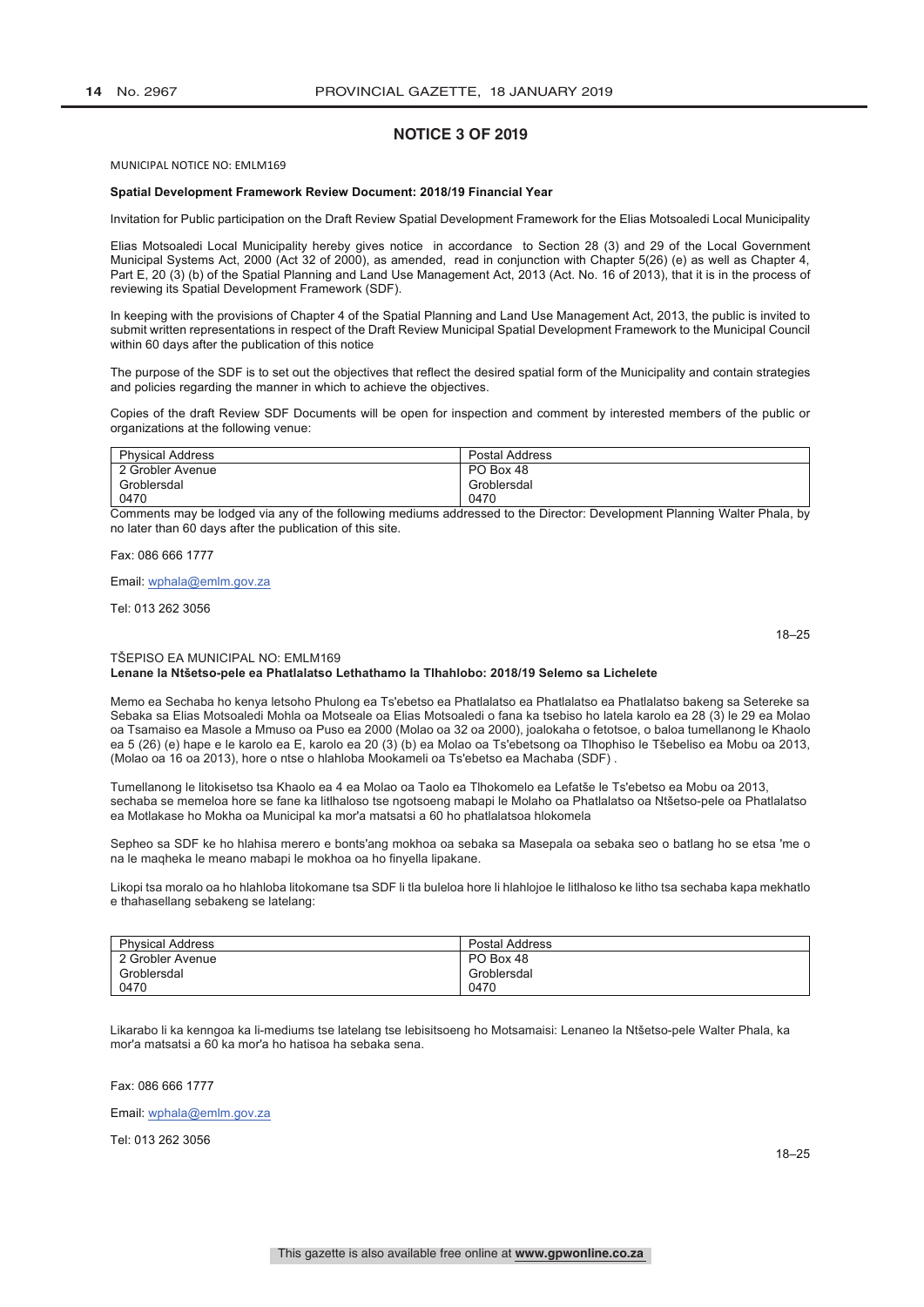## Provincial Notices • Provinsiale Kennisgewings

#### **PROVINCIAL NOTICE 2 OF 2019**

### **NOTICE IN TERMS OF SECTION 95(1)(a) FOR A REZONING APPLICATION IN TERMS OF SECTION 61 OF THE POLOKWANE MUNICIPAL PLANNING BY-LAW, 2017, POLOKWANE AMENDMENT SCHEME 99**

I/We, Kamekho Consulting CC, being the applicant of the Remainder of Erf 824 , Pietersburg, hereby give notice in terms of section 95(1)(a) of the Polokwane Municipal Planning By-Law, 2017, that we have applied to the Polokwane Municipality for the amendment of the Polokwane/Perskebult Town Planning Scheme (2016), for the rezoning in terms of section 61 of the Polokwane Municipal Planning By-law (2017), (Polokwane Amendment Scheme 99), on the Remaining Extent of Erf 824, Pietersburg. he property is situated at 47 Rissik Street, Polokwane and the proposed rezoning is from "Residential 1" to "Special" for Medical Consulting Rooms and living units. The intention of the applicant in this matter is to: establish a medical practice and to provide residential rooms for up to 3 people (subject to conditions stipulated in Annexure 36). Any objection(s) and/or comment(s), including the grounds for such objection(s) and/or comment(s) with full contact details, without which the Municipality cannot correspond with the person or body submitting the objection(s) and/or comment(s), shall be lodged with, or made in writing to: The Manager: City Planning and Property Management, PO Box 111, Polokwane, 0700 from **18 January 2019** until **15 February 2019**. Full particulars and plans (if any) may be inspected during normal office hours at the Municipal offices as set out below, for a period of 28 days from **18 January 2019.** Please deliver comments in writing or otherwise to: The Manager City Planning and Property Management, 2<sup>nd</sup> Floor Civic Centre, Landdros Mare Street, Polokwane, 0699 on or before **15 February 2019**.

Applicant: Kamekho Consulting CC. PO Box 4169, Polokwane or Suite 2, 10A Biccard Street Polokwane, Tel: 072 190 7516/082 309 5175 Fax: 086 531 3832, email danielle@kamekho.co.za,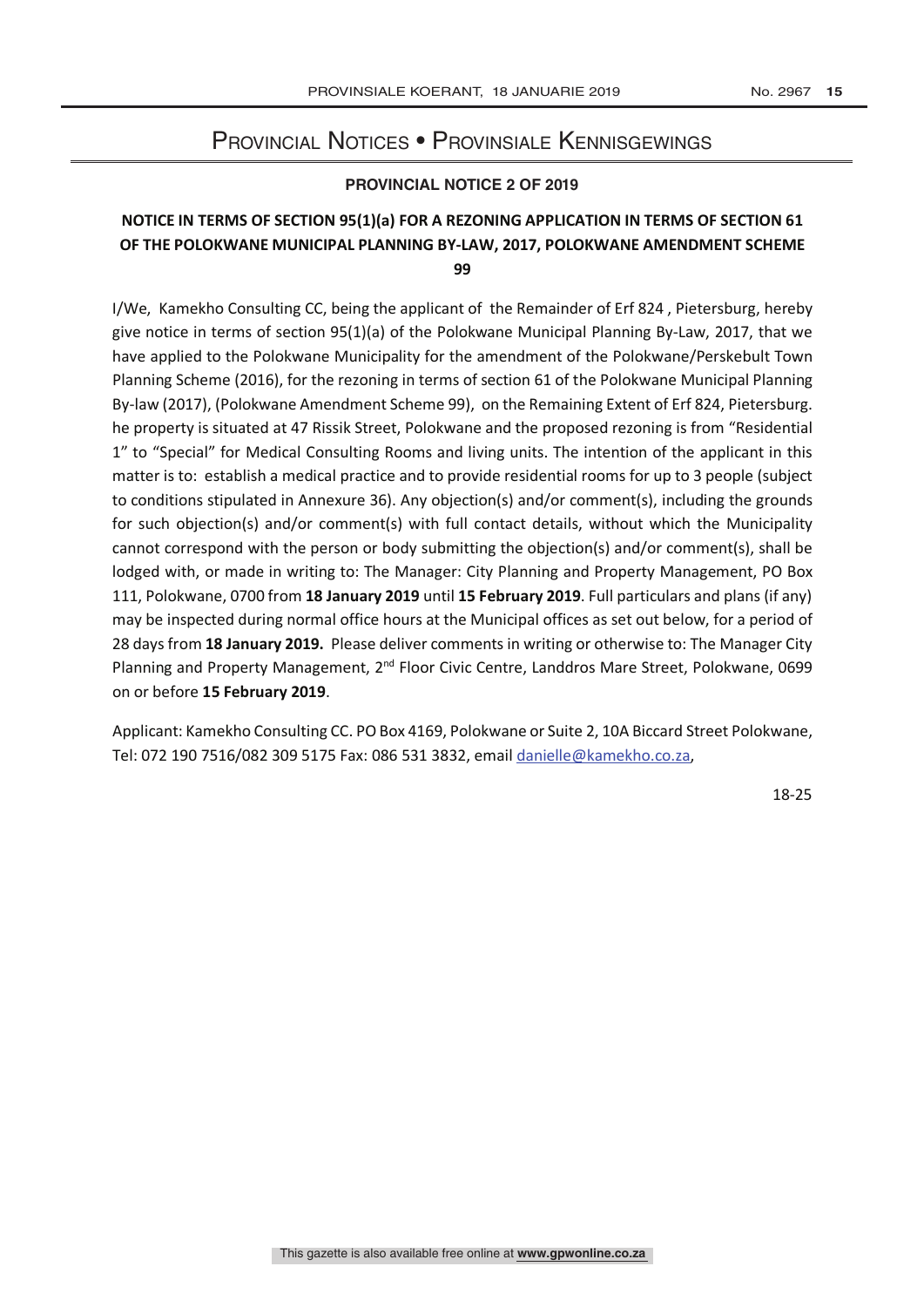#### **PROVINSIALE KENNISGEWING 2 VAN 2019**

### **KENNISGEWING INGEVOLGE ARTIKEL 95(1)(a) VAN HERSONERINGS AANSOEK INGEVOLGE ARTIKEL 61 VAN DIE POLOKWANE MUNISIPALE BEPLANNINGSBYWET 2017, POLOKWANE WYSIGINGSKEMA 99**

Hiemee gee ons, Kamekho Consulting CC, as agente van die eienaars van die restant van erf 824 Pietersburg, kennis ingevolge Artikel 95(1)(a) van die Polokwane Munisipale Beplanningsbywet 2017, dat ons aansoek gedoen het by die Polokwane Munisipaliteit vir die wysiging van die Polokwane/Perskebult Dorpsbeplanningsskema 2016, vir die hersonering van die volgende eiendom, ingevolge Artikel 61 van die Polokwane Munisipale Beplanningsbywet (2017), (Wysigingskema 99). Die hersonering van die Restant van Erf 824, Pietersburg (47 Rissik Straat) vanaf "Residensieel 1" na "Spesiaal" vir mediese spreekkamers en wooneenhede. Die bedoeling van die aansoeker is om mediese spreekkamers te bedryf vanaf die perseel en om beperkte huisvestiging te bied (Bylaag 36).

Besonderhede van die aansoeke en planne lê ter insae gedurende kantoorure by die kantoor van die Direkteur: Ruimtelike Beplanning en Grondgebruikbestuur, 2de vloer, Burgersentrum, Landdros Marestraat, vir 'n tydperk van 28 dae vanaf **18 Januarie 2019** tot en met **15 Februarie 2019.** Besware teen of vertoë ten opsigte van die aansoek moet binne 'n tydperk van 28 dae vanaf **18 Januarie 2019** skriftelik tot : Die Bestuurder, Ruimtelike Beplanning en Eiendomsbestuur gerig word en by bovermelde adres ingedien word of gepos word aan Posbus 111, POLOKWANE, 0700, voor **15 Februarie 2019.**

Adres van Agent: Kamekho Consulting CC, Posbus 4169 Polokwane 0700 Tel: 072 190 7516, epos: danielle@kamekho.co.za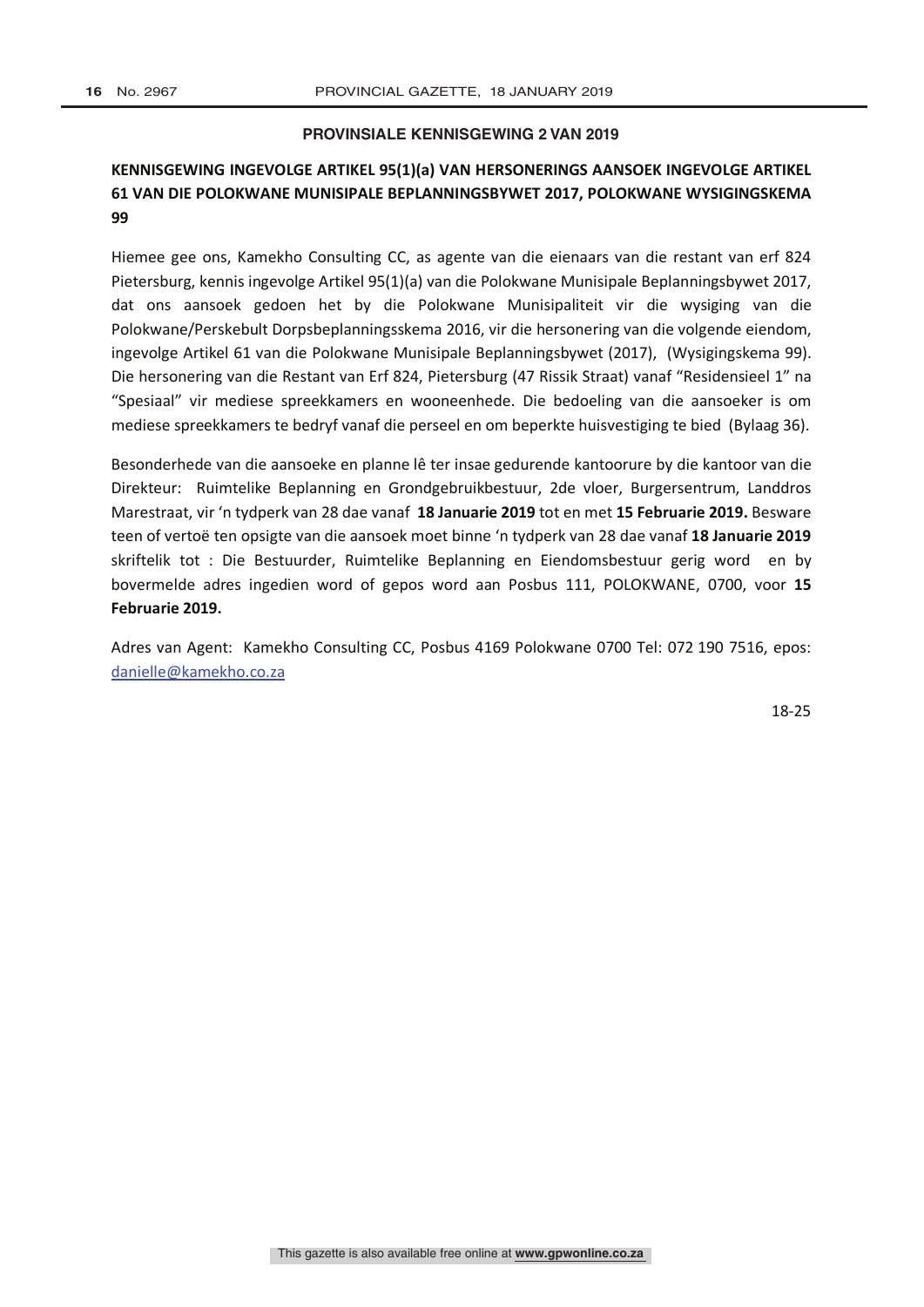Local Authority Notices • Plaaslike Owerheids Kennisgewings

#### **LOCAL AUTHORITY NOTICE 1 OF 2019 LOCAL AUTHONITY NOTICE TUP**

## **AMENDMENT OF FETAKGOMO TUBATSE LAND USE MANAGEMENT SCHEME 2006 IN TERMS OF SECTION 62(1) OF THE FETAKGOMO TUBATSE LOCAL MUNICIPALITY LAND USE MANAGEMENT BY-LAW 2018 AMENDMENT SCHEME NUMBER: 138/ 2006**

*Notice is hereby given* that **IN TERMS OF SECTION 62(1) OF THE FETAKGOMO TUBATSE LOCAL MUNICIPALITY LAND USE MANAGEMENT BY-LAW 2018**, I, **Petlo Matlou,** the undersigned of the **Motubatse Development Planners (Pty) Ltd**, intend applying to the Fetakgomo Tubatse Local Municipality for the Rezoning of **PORTION 1 OF ERF 75 BURGERSFORT** for the purpose(s) of flats on the property.

Plans and/or particulars relating to the application may be inspected during normal office hours at the, Fetakgomo Tubatse Local Municipality, Civic Centre, Town Planning Department, 1 Kastania Street, Burgersfort, 1150.

Any person having any objection to the granting of this application, must lodge such objections together with the grounds thereof in writing, with The Manager, Town Planning Department, Fetakgomo TubatseLocal Municipality, P.O. Box 206, Burgersfort, 1150, within 30 days from the first date of publication: **18 January 2019.**

**First date of advertisement : 18 January 201 Second date of advertisement : 25 January 2019 Objection expiry date : 17 February 2019**

**Applicant:**

*Motubatse Development Planners (Pty) Ltd, 975 Jerusalema, Ga-Sekororo, Trichardtsdal, 0890, P.O.Box 373 Trichardtsdal 0890,*

*Tel: (065) 881 3472, e-mail:* motubatsedevelopments@gmail.com

*Site ref: Erf 1/75 Burgersfort*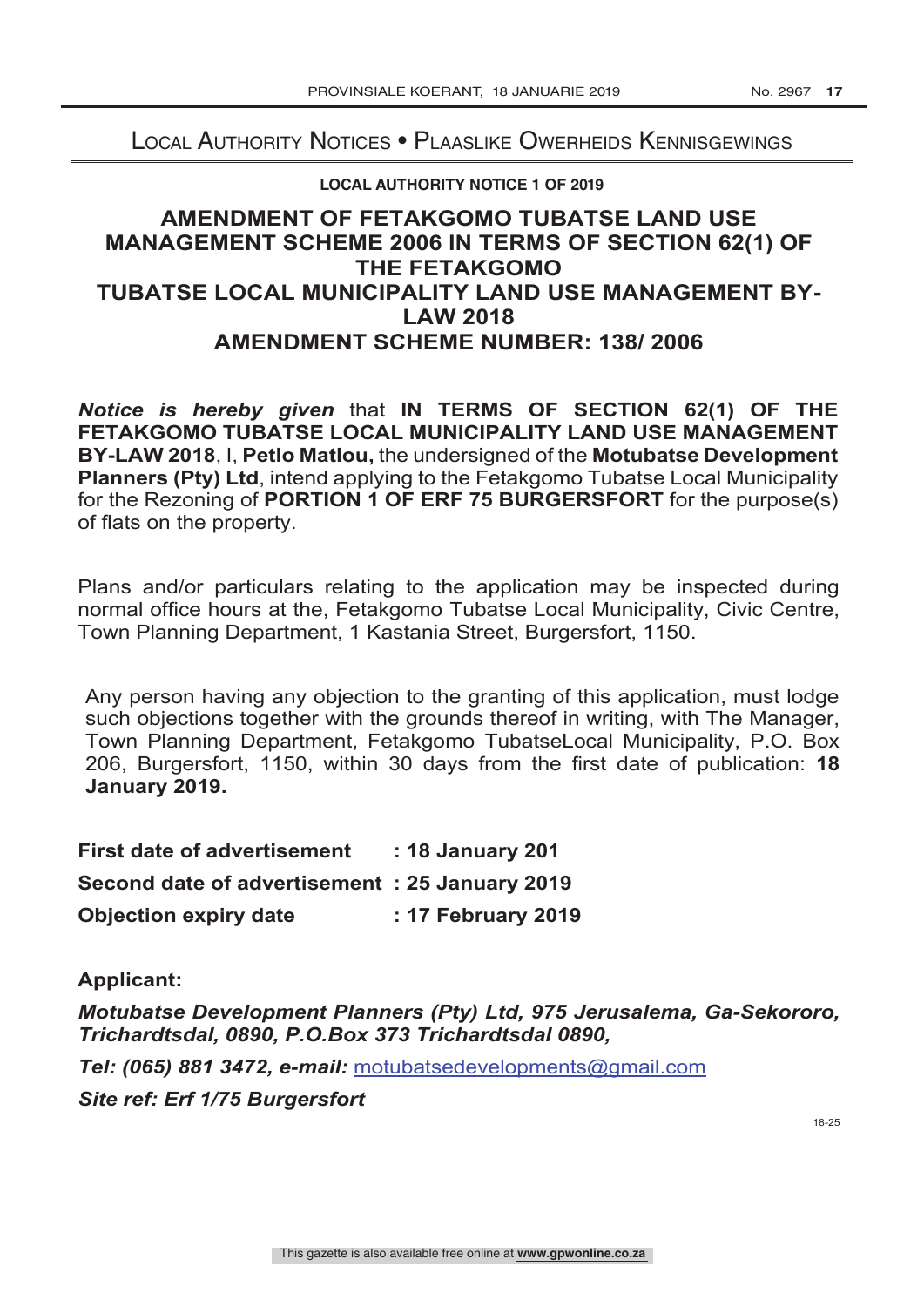## *GOYA LEKA MOLAO WA MMASEPALA WA SELEGAE WA FETAKGOMO TUBATSE LAND USE MANAGEMENT SCHEME 2006 KAROLONG YA 62(1) YA FETAKGOMO TUBATSE LOCAL MUNICIPALITY LAND USE MANAGEMENT BY-LAW 2018*

### *AMENDMENT SCHEME NUMBER: 138/ 2006*

Ye ke *Tsebišo* go ya le ka *KAROLO YA 62(1) YA FETAKGOMO TUBATSE LOCAL MUNICIPALITY LAND USE MANAGEMENT BY-LAW 2018*, Nna **Petlo Matlou**, moemedi wa **Motubatse Development Planners (Pty) Ltd**, ke ikemišeditše go kgopela tumelelo ya go fetola seemo sa shumisho ya **PORTION 1 OF ERF 75 BURGERSFORT** go fetolwa go shumishwa seemong sa "Residential 1" go ya go "Residential 3" gore e dumele mong wa lefelo gore a dirishe lefelo leo ebe kgwebo ya madulo (Flats).

Merero yeo e tswalanang le kgopelo ye ya diphetogo tša maemo a lefelo e ka lekolwa ka nako ya mmereko kua Mmasepaleng wa Fetakgomo Tubatse, Civic Centre, Town Planning Department, 1 Kastania Street, Burgersfort, 1150.

Motho mang le mang yo aleng kgahlanong le gore Fetakgomo Tubatse Municipality e dumelane le kgopelo ye, a ka lebiša taba ya ga gwe gomme e ngwadilwe fase go Molaodi wa Town Planning Department, Fetakgomo Tubatse Local Municipality, P.O. Box 206, Burgersfort, 1150, pele ga matšatši a 30 go tloga ka letšatši la phatlalatšo ya tsebišo ye: **18 January 2019**.

**Letšatšikgwedi la pele la papatšo : 18 January 2019 Letšatšikgwedi la bobedi la papatšo : 25 January 2019 Letšatšikgwedi la bofelo la go ganetša: 17 February 2019**

**Mokgopedi:**

*Motubatse Development Planners (Pty) Ltd, 975 Jerusalema, Ga-Sekororo, Trichardtsdal, 0890, P.O.Box 373 Trichardtsdal 0890,* 

*Tel: (065) 881 3472, e-mail:* motubatsedevelopments@gmail.com

*Site ref: Erf 1/75 Burgersfort*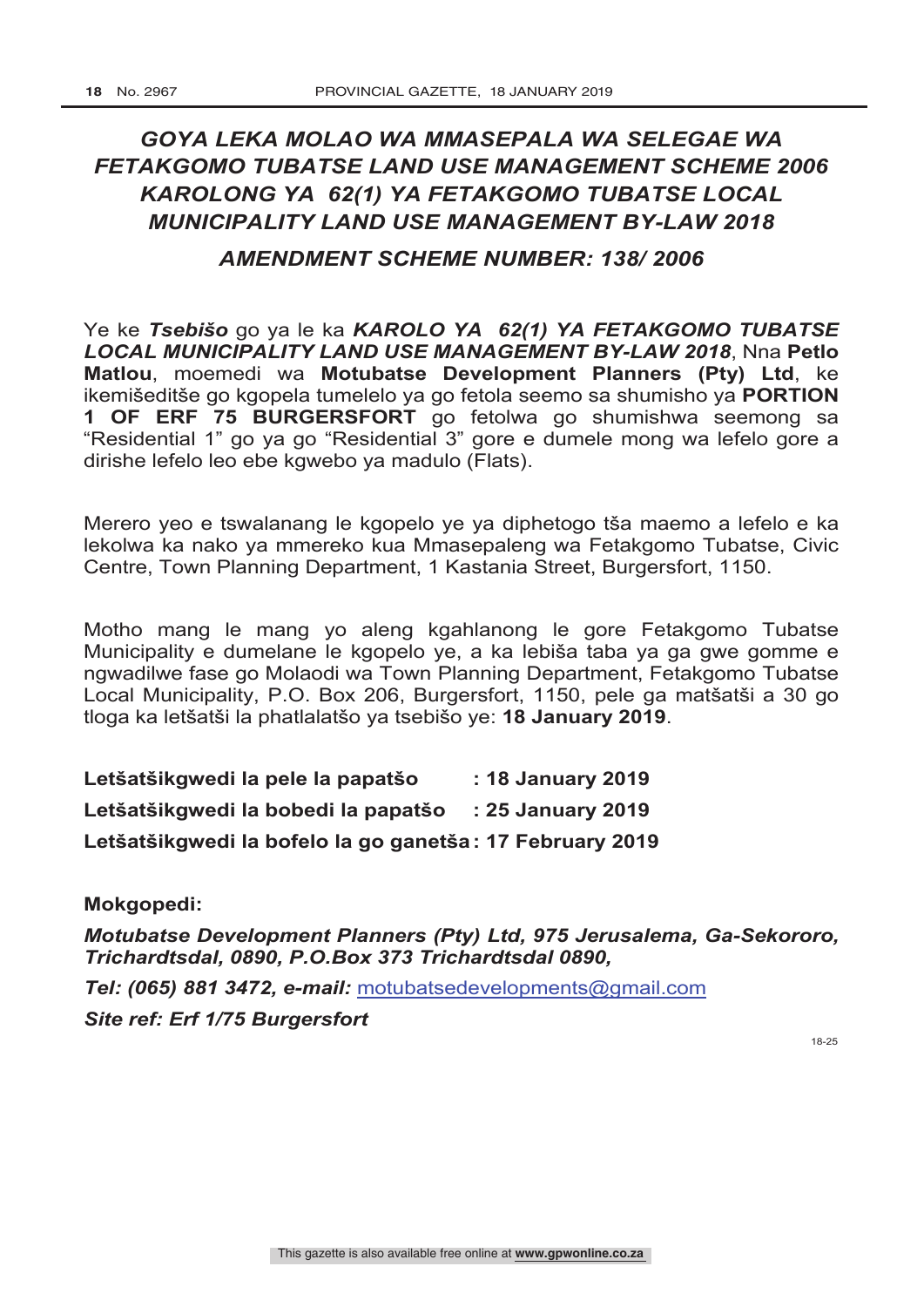#### **LOCAL AUTHORITY NOTICE 2 OF 2019**

#### **POLOKWANE LOCAL MUNICIPALITY NOTICE OF A REZONING APPLICATION IN TERMS OF SECTION 61 OF THE POLOKWANE MUNICIPAL PLANNING BY-LAW, 2017 AMENDMENT SCHEME 97 & ANNEXURE 35**

I, Thomas Pieterse of the firm Natura Professional Planners (Pty) Ltd, being the applicant of the property, a section (4187m²) of Clivicola Street (new Erf 40217) Polokwane Extension 124 hereby give notice in terms of Section 95(1)(a) of the Polokwane Municipal Planning By-Law, 2017, that I have applied to the Polokwane Municipality for the amendment of the Polokwane / Perskebult Town Planning Scheme, 2016 by the rezoning in terms of Section 61 of the Polokwane Municipal Planning By-Law, 2017, of the property as described above. The application property is a part of Clivicola Street and is situated in close proximity to De Wet Avenue in Polokwane Extension 124 (Baobab Gardens).

The Rezoning is from "Existing Public Road" to "Special" for access and access control, parking and activities related to the development of new Erf 40214 Polokwane X124, subject to specific development conditions as described in Annexure 35.

The intension of the applicant in this matter is to use the closed section (4187m²) of Clivicola Street (new Erf 40217) for a private road and access control, as well as related facilities linking the development on new Erf 40214 and the parking area on Erf 26980.

Any objection(s) and/or comment(s), including the grounds for such objection(s) and/or comment(s) with full contact details, without which the Municipality cannot correspond with the person or body submitting the objection(s) and/or comment(s), shall be lodged with, or made in writing to: Manager: City Planning and Property Management, P O Box 111, Polokwane, 0700 from 18 January 2019, until 15 February 2019. Any person who cannot write may during office hours attend the Office of the Municipal Manager, where an official will assist that person to lodge comment.

Full particulars and plans may be inspected during normal office hours at the Municipal offices as set out below, for a period of 28 days from the date of first publication of the notice in the Provincial Gazette / Observer newspaper.

Address of Municipal offices: Cnr Landdros Mare & Bodenstein Streets, Polokwane

Closing date for any objections and/or comments: 15 February 2019

Address of applicant: Verloren Estate, Stand 52, Modimolle, Limpopo / P O Box 3501, Modimolle, 0510.

Telephone No: 0824467338 / 015-2974970. Email: theo@profplanners.co.za

Dates on which notice will be published: 18 January 2019 & 25 January 2019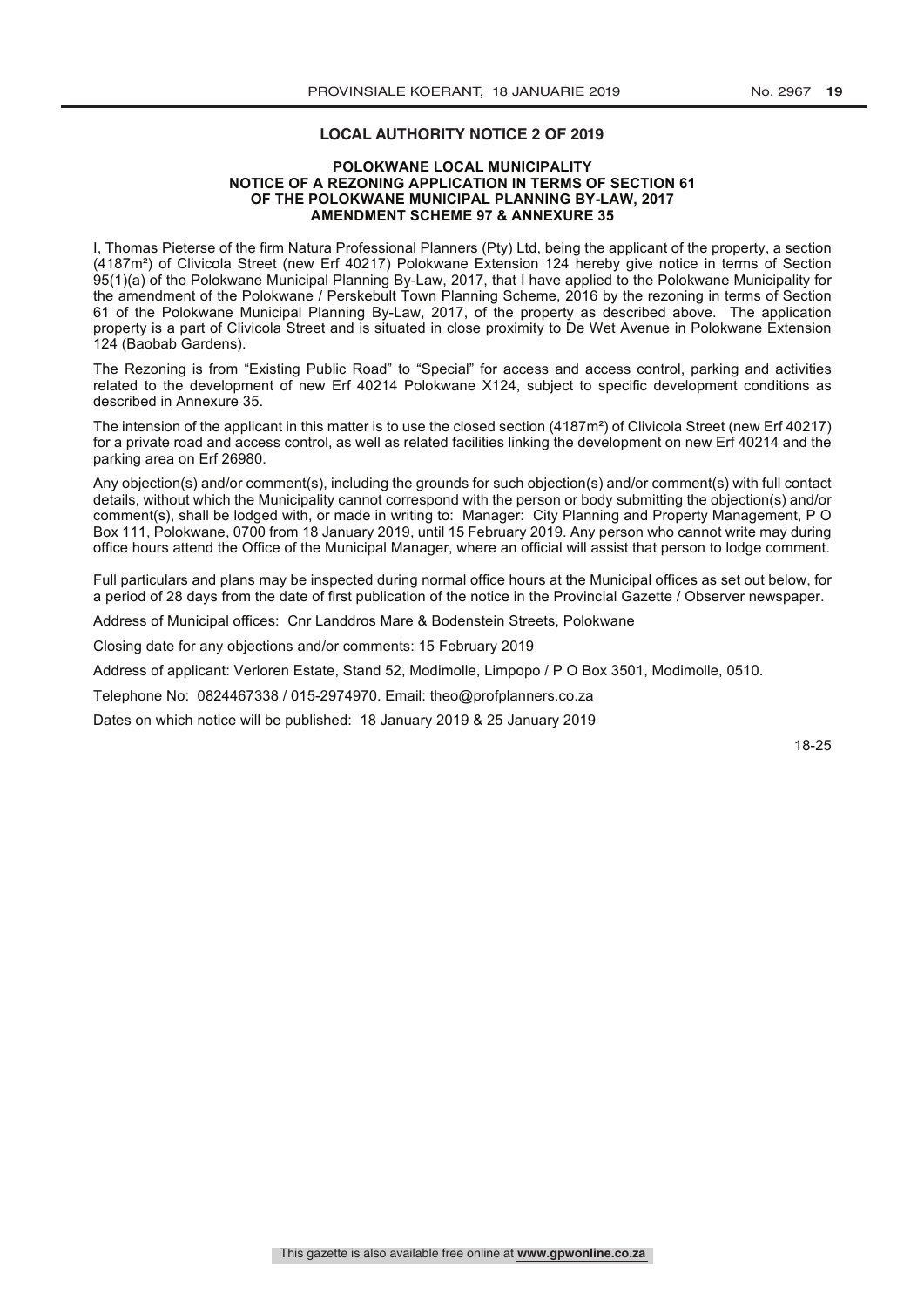#### **PLAASLIKE OWERHEID KENNISGEWING 2 VAN 2019**

#### **POLOKWANE PLAASLIKE BESTUUR KENNISGEWING VIR HERSONERING IN TERME VAN ARTIKEL 61 VAN DIE POLOKWANE MUNISIPALE BEPLANNING BY-WET, 2017 POLOKWANE / PERSKEBULT WYSIGINGSKEMA 97 & BYLAE 35**

Ek, Thomas Pieterse van the firma Natura Professional Planners (Pty) Ltd, die applikant vir die eiendom, , n gedeelte (±4 187m²) van Clivicola Street (nuwe Erf 40217) Polokwane Uitbreiding 124, gee hiermee kennis in terme van Artikel 95(1)(a) van die Polokwane Munisipale Beplanning By-Wet, 2017, dat ek aansoek gedoen het by Polokwane Munisipaliteit vir die wysiging van die Polokwane / Perskebult Dorpsbeplanningskema, 2016 deur middel van hersonering van die eiendom soos hierbo beskryf in terme van Artikel 61 van die Polokwane Munisipale Beplanning By-Wet, 2017. Die aansoek eiendom is n gedeelte van Clivicola Straat en geleë betreklik naby aan De Wet Rylaan in Polokwane Uitbreiding124 (Baobab Gardens).

Die hersonering is van "Bestaande Openbare Pad" na "Spesiaal" vir toegang en toegangsbeheer, parkering en aktiwiteite verwant tot die ontwikkeling van die nuwe Erf 40214 Polokwane X124, onderworpe aan spesifieke ontwikkelingsvoorwaardes soos uiteengesit in Bylae 35.

Die oogmerk van die applikant met hierdie aansoek is om die deel wat gesluit word (±4 187m²) van Clivicola Street (nuwe Erf 40217) vir n privaat pad en toegangsbeheer, sowel as fasiliteite verwant tot die koppeling van nuwe Erf 40214 Polokwane X124 en die parkeer area op Erf 26980 te gebruik.

Alle besware en/of kommentare, met insluiting van die redes vir sodanige besware en/of kommentare, moet ingedien word met volledige kontak besonderhede, waarsonder die Munisipaliteit nie met die persoon of instansie kan korrespondeer wat die besware en/of kommentare ingedien het nie. Alle besware en/of kommentare moet ingedien word by, of skriftelik gerig word aan die Bestuurder: Stedelike Beplanning en Eiendomsbestuur, Posbus 111, Polokwane, 0700 vanaf 18 Januarie 2019 tot en met 15 Februarie 2019. Enige persoon wat nie kan skryf nie sal tydens kantoor-ure deur 'n amptenaar by die Kantoor van die Munisipale Bestuurder bygestaan word om kommentaar in te dien.

Volledige aansoek besonderhede en planne vir die aansoek kan nagegaan word gedurende normale kantoor ure by die Munisipale kantore soos hieronder uiteengesit, vir n periode van ten minste 28 dae, vanaf datum van eerste publikasie van die kennisgewing in die Provinsiale koerant en Observer plaaslike koerant.

Adres van die Munisipale kantore: H/v Landdros Mare & Bodenstein Strate, Polokwane.

Sluitings datum vir alle besware en/of kommentare: 15 Februarie 2019

Adres van applikant: Verloren Estate, Gedeelte 52, Modimolle, Limpopo / Posbus 3501, Modimolle, 0510.

Telefoon nommer: 0824467338 / 015-2974970, Epos: theo@profplanners.co.za.

Datums waarop die kennisgewing gepubliseer word: 18 Januarie 2019 & 25 Januarie 2019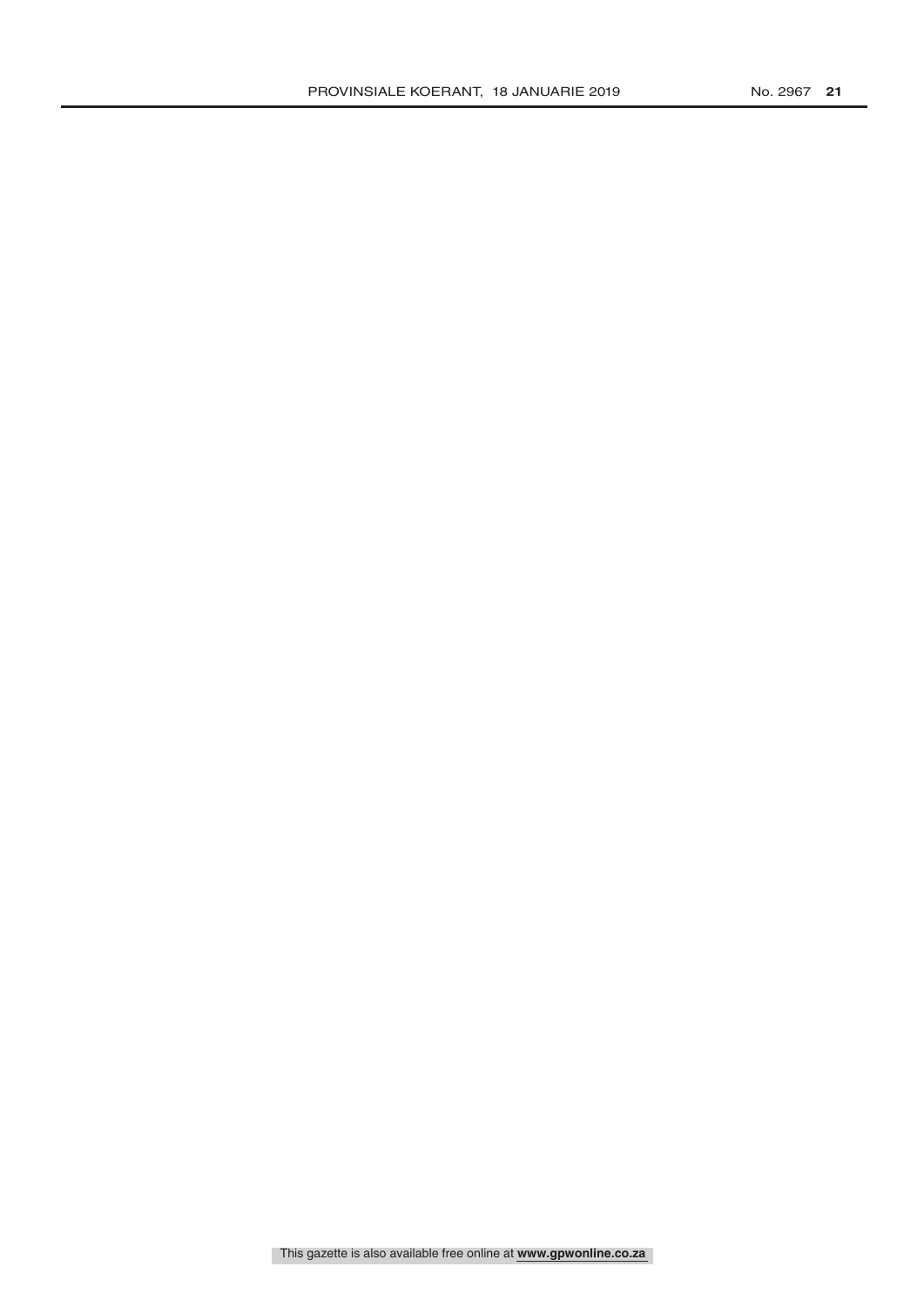This gazette is also available free online at **www.gpwonline.co.za**